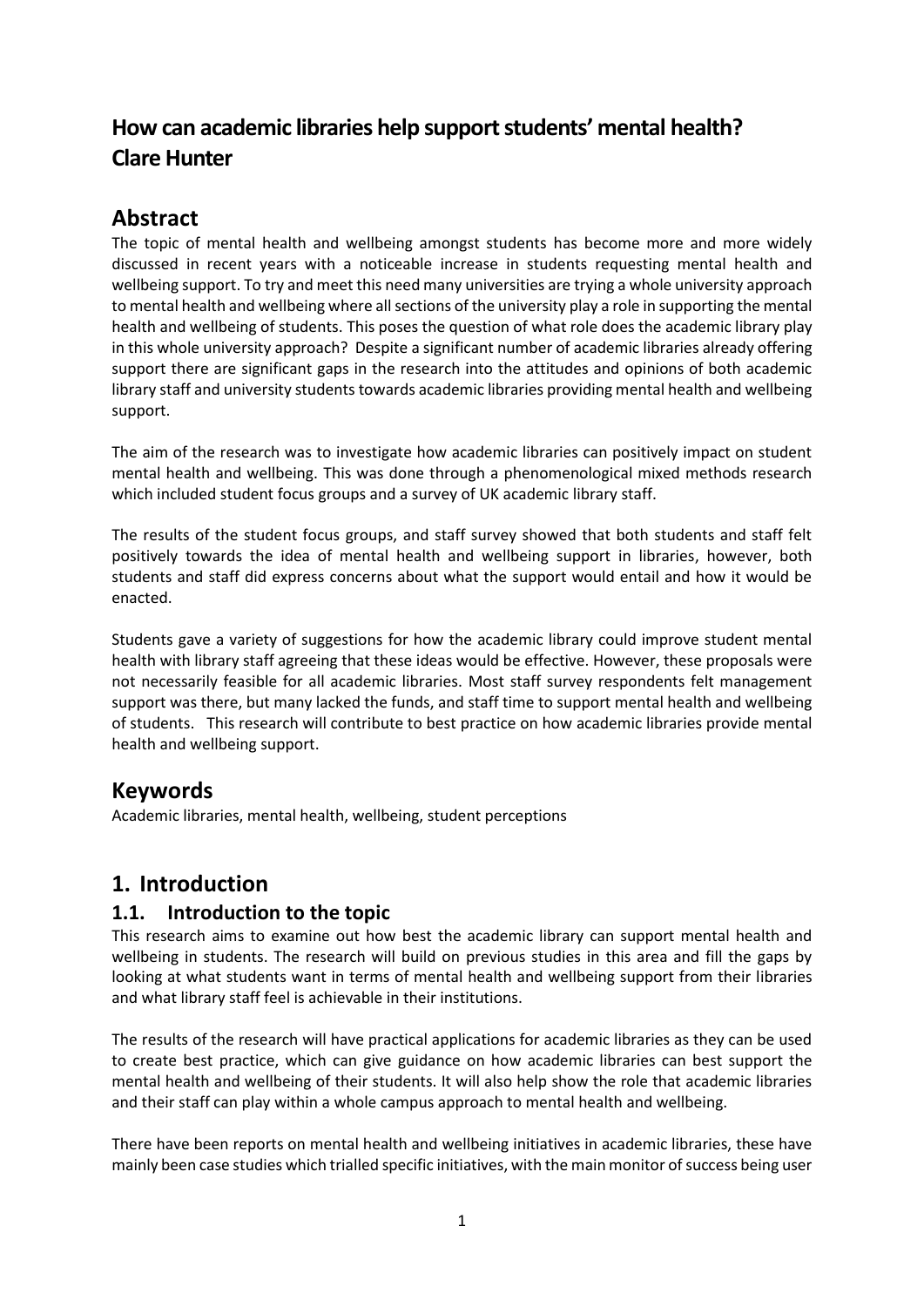numbers or anecdotal positive feedback (Brewerton, Wooley 2016). Some studies have also looked at which proportion of libraries in a particular area run these initiatives, and which initiatives were the most commonly found in academic libraries (Borchard, Meyers-Martin 2015). This shows a significant gap in the research, as little research has been done on what students want from the library in terms of mental health and wellbeing support.

The topic of mental health and wellbeing has become increasingly prominent in recent years, particularly in higher education institutions (Universities UK 2018). Everyone experiences mental health and wellbeing throughout their lives, and it can vary in whether it is positive, negative, or somewhere in between. In discussions of mental health and wellbeing it is important to understand what is meant by those terms, and that poor mental health or poor wellbeing can affect people in different ways. A person is said to be suffering from mental illness when they have the symptoms of a clinically diagnosable mental health condition. If someone experiences negative mental health, but it does not necessarily meet the clinical threshold it is known as mental distress. Wellbeing relates to the extent to which someone is feeling good and functioning positively, but poor mental wellbeing does not always indicate a mental health condition (Institute for Public Policy Research 2017).

Students are increasingly seeking further support such as counselling and cognitive behavioural therapy (CBT), or taking up activities to improve wellbeing such as yoga and meditation. Studies have shown an increase in the number of students reporting mental health difficulties in recent years with one showing an almost five times increase since 2006/7 (Institute for Public Policy Research 2017). Universities are increasingly aware of this problem and many are seeking to make improvements to facilities and programmes to meet demand, so their students remain safe and healthy. In the past few years, these improvements have expanded beyond student support and counselling services. Many universities have implemented a whole campus approach to mental health and wellbeing, introducing campus wide policies that include other services such as sports facilities, academic departments or working with the student's union. Recent policy documents from Universities UK (Universities UK 2015) and the Institute for Public Policy Research have both emphasised the need for a whole campus approach. This approach is already starting to be taken on board by UK universities with 29% of universities in the UK now having an institution wide mental health and wellbeing policy (Institute for Public Policy Research 2017).

Libraries are an important place on campus. They are visited frequently by students, are a convenient place to meet and have good reputations as information providers and community centres (Ramsey, Aagard 2018). It is therefore important to consider what role they would play in a whole campus approach to mental health and wellbeing. Some academic libraries are already offering programmes to encourage de-stressing or to improve wellbeing. These have ranged from pet therapy (Lannon, Harrison 2015), to craft, music, yoga and meditation (Brewerton, Wooley 2016).

Despite enthusiasm from some, there has been concern about the effectiveness of such programmes being undertaken by library staff who may not be experts in mental health and wellbeing. There are concerns that already stretched academic libraries will not have the staff time or finances to spare on mental health and wellbeing initiatives (Walton, Graham 2018).

This research will look further into both staff and student perspectives on mental health and wellbeing in the library and how best it can be implemented.

### **1.2. Aim and Objectives**

The aim of the research is to investigate how academic libraries can positively impact on student mental health and wellbeing. This will consider the opinions of both library staff, what would benefit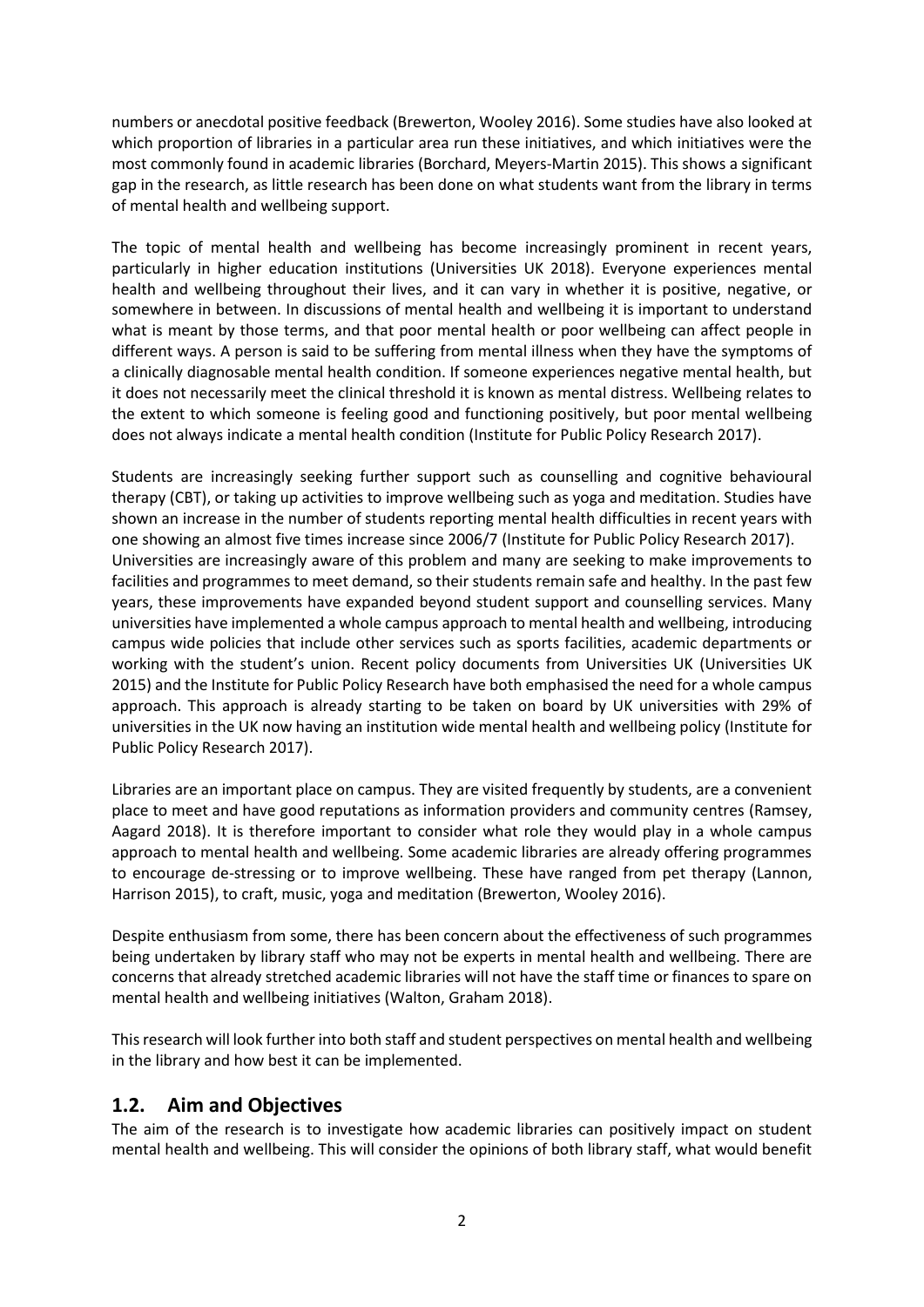students but what library staff feel would be feasible. This will be achieved through the following four objectives:

- 1. Determine whether students are interested in academic libraries helping to support their mental health and wellbeing
- 2. Establish services would students think it was useful for libraries to provide to help their mental health and wellbeing
- 3. Determine whether academic library staff feel that providing mental health and wellbeing support in the library would be appropriate
- 4. Establish whether librarians feel that providing such support would be feasible

# **2. Literature Review**

### **2.1. Introduction**

This purpose of this section is to review research literature relevant to the research topic and to detail the research gap which provides the rationale for the research. It is divided by theme into three sections starting with a broad overview of the problem of mental health and wellbeing amongst students. The second section focuses on what role the academic library can play in solving this problem, with the third looking specifically at mental health and wellbeing projects that academic libraries have already undertaken.

### **2.2. Mental health and wellbeing issues amongst students**

The mental health and wellbeing of students has become of increasing concern to higher education institutions with rising numbers of students reporting problems. This increase in mental health and wellbeing issues amongst students show that this is a rich area for research. This upward trend was first noted by a report by Phippen (1995), which found that 64% of 152 services hand seen a noticeable increase in demand, stretching their resources. This trend has continued in recent years, with a study by the Institute for Public Policy Research (Institute for Public Policy Research 2017) finding that 94% of universities have experienced a sharp increase in the number of people trying to access support services, with some institutions noticing a threefold increase.

Mental health problems are particularly common amongst young adults, the age group that make up the majority of students. Incidences of mood, anxiety psychotic, personality, eating, and substance use disorders peak in adolescence and early adulthood, with 50% first exhibiting symptoms by age 14 and 75% by age 24% (Universities UK 2018). Not only are mental health issues more common amongst young people, students are often under an increased number of difficulties such as academic, social and financial pressures. According to Unite Student's insight report 2016, students scored between 15% and 22% lower than the total UK population on all four wellbeing measures (life satisfaction, life worthwhile, happiness, low anxiety)(UNITE 2016).

Despite the increase in numbers of students reporting mental health and wellbeing issues, it has been suggested that the numbers dealing with such problems are higher that reported due to students not choosing to report their problems to university staff either due to the stigma that surrounds mental health and wellbeing (Guarneri, Oberleitner et al. 2019, Martin 2010), or because they see them as part of the normal stresses of university life (Salzer 2012). This suggests that there could be a significant number of students receiving little or no wellbeing or mental health support, despite needing it.

Mental health or wellbeing issues in students not only affect students' lives outside of university but can have a significant impact on their studies. Universities UK (2018) found that students with mental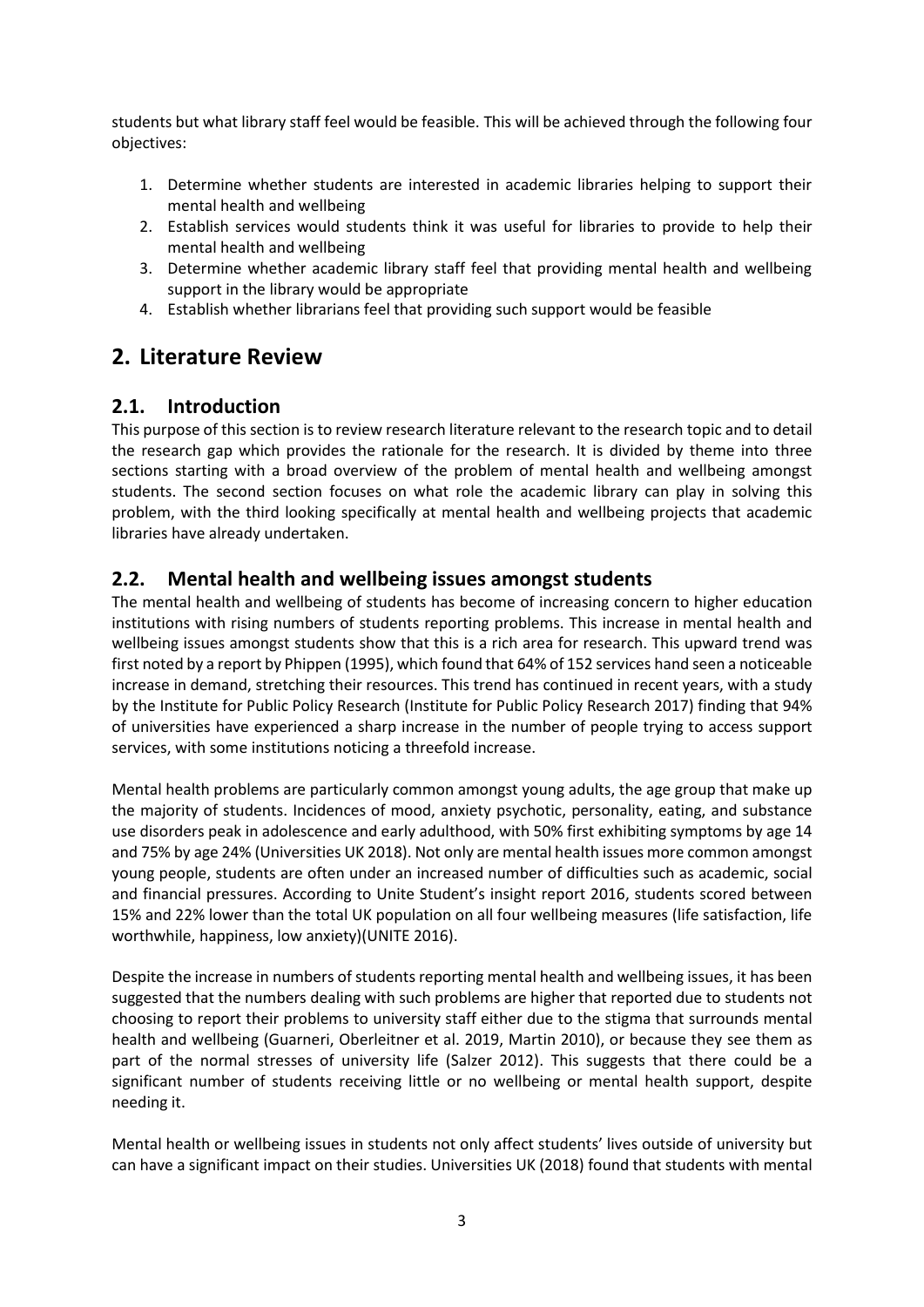health problems are more likely to experience disruption to their education through taking time off, attempting to continue their studies without the support they need or dropping out altogether. Research by Andrews and Wilding (2004) has shown a significant increase in students who were previously symptom free developing certain mental health conditions by half-way through their course and that this can have an impact on their academic success. Additionally, a small number of interviews showed that the pressures of university life themselves can increase pre-existing mental health conditions (Tinklin, Riddell et al. 2005).

However, students with mental health or wellbeing problems cannot be treated as a single, homogeneous group. Students may experience higher education differently depending on the type or severity of their mental health condition or wellbeing problem. Some students find the ability to be included in further study an important step in their recovery from previous mental health and wellbeing problems. Giving those with serious pre-existing mental health problems the opportunity to complete further study can assist in recovery, by making them feel included, less isolated and more hopeful (Davidson, Stayner et al. 2001). This suggests that for some students with mental health problems being supported to complete their studies would bring the greatest benefit and that university can have differing effects on the mental health and wellbeing of students. The increase in request for support and the complexity of the problem shows that there is a need for further investigation into ways that universities can help support their students' metal health.

## **2.3. The role of the academic library**

With the problem of student mental health and wellbeing continuing to rise, the role of other campus institutions outside of the student health and wellbeing services should play has been considered. Universities UK, the collective organisation of universities in the UK, advocate a whole campus approach, in which all university campus services work together to try and improve student mental health and wellbeing, normally with the involvement ofthe university's wellbeing or counselling teams (Universities UK 2018). This has already been added to the mental health and wellbeing strategy of a number of UK universities including, University College London (University College London 2019), the University of York (University of York 2017) and the University of Bristol (University of Bristol 2018). The whole campus approach can help to reduce the burden for student counselling services by providing support for students with more low-level problems and preventing them from becoming more serious. Thissupport can be vital as many students do notseek support from counselling services in the first instance, but instead talk to close family or friends, or other members of staff such as academic or administrative staff (Grant 2002).

The introduction of the whole campus approach poses the question of the specific role of the academic library in this strategy. Some researchers feel that the academic library possesses many important qualities that mean that it is a good candidate to provide extra mental health and wellbeing support. The academic library plays a central role in student's lives, with library staff having excellent reputations as trusted information providers. Inherent strengths which could be beneficial in supporting wellbeing. Work by Boise State University in the U.S has collected examples of how these inherent strengths can be used to better support student mental health and wellbeing (Ramsey, Aagard 2018). The academic library is often seen as being a safe space or sanctuary for students. It provides opportunities for socialising but also allows for users to work alone amongst other people, both of which make students more comfortable, and could increase wellbeing (Demas 2005). Public libraries have been shown to be a therapeutic environment, by providing a familiar, welcoming, comforting, and calming space with helpful staff they can talk to when feeling isolated (Brewster 2014). Little research been done on whether the academic library environment could provide similar benefits. It would be valuable to see if students obtain similar feelings of comfort from visiting their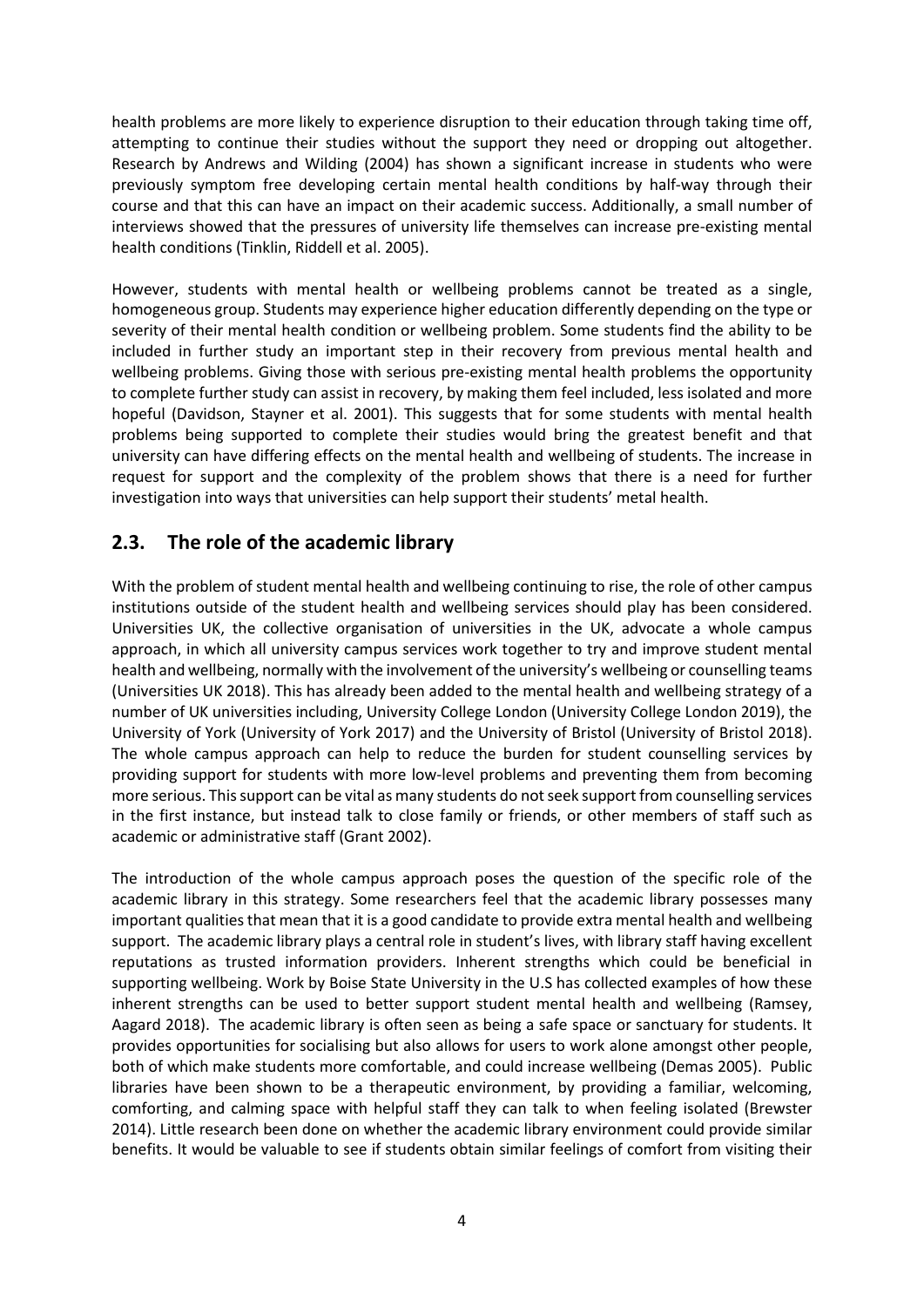academic library as this could show that the library would be a suitable space for mental health and wellbeing initiatives.

Other studies have pointed to the mental health and wellbeing benefits of reading itself, most commonly known as bibliotherapy. This can involve a wide variety of activities involving books specifically dealing with mental health and wellbeing issues or simply reading for enjoyment. This process has been shown to be an effective approach and works best when facilitated by councillors working with in conjunction with library staff (FORREST 1998). This has already been used successfully by a variety of different libraries including public, academic and healthcare libraries (McNicol, Brewster 2018). However there have been issuesfound with bibliotherapy. A study by Brewster found that many health and public library staff did not have a good understanding of Bibliotherapy, despite providing the service. Something that could easily impact the effectiveness of the service for readers (BREWSTER, SEN et al. 2013).

Another strength the academic libraries could use to support of student's mental health and wellbeing are their staff, as they play an important front facing role in many campuses. However, the training of non-mental health professionals providing mental health and wellbeing support is something that is currently considered poor. A literature review by Hartrey, Denieffe et al. (2017) identified the lack of mental health literacy of university staff as a barrier to the participation of those with mental health difficulties. A survey of academic staff at Australia University discovered that though many of the staff felt that they were confident with helping those with lower levels of emotional distress, 60% did not feel that they were equipped to supporting students with mental health and wellbeing issues with almost half reporting that they did not have access to formal training (Gulliver, Farrer et al. 2018).

However, when universities do set up programmes to improve staff knowledge of mental health and wellbeing issues amongst students, they prove popular. A programme provided by the University of Leicester (Grant 2002) was well attended by staff from numerous departments, suggesting that there are staff who are willing to gain these skills. Information sheets on the same topic also were found to meet a real need for staff who were unsure of how to respond to students' problems and what their role should be when dealing with students with mental health and wellbeing problems. It was suggested that university staff could play a vital role in supporting the mental health and wellbeing of students as long as they were clear about their boundaries and the limits of their expertise, and know when to refer students to mental health and wellbeing professionals where necessary.

The Mental Health First Aid (MHFA) Qualification which allows staff to be able to provide first aid to students and staff in mental health distress has also been used to train staff in mental health issues. A specific training programme aimed at those who work orstudy in higher education has already been introduced (Mental Health First Aid England 2020). A meta-analysis of MHFA programmes showed that overall the training was successful in improving mental health literacy, attitudes, and helpingrelated behaviours (Maslowski Amy K., LaCaille Rick A. et al. 2019). This has been used already in higher education institutions, with a Canadian University finding that giving student affairs staff this training met its objectives of increasing knowledge of mental health, enhance sensitivity, and raise confidence to intervene and assist individuals experiencing a mental health issue successfully (Massey, Brooks et al. 2014). This shows that the training of staff who are not mental health or wellbeing practitioners can be positive. However there has yet to be any research on attitudes of library staff or students on library staff taking on a mental health and wellbeing role.

The above examples show that diversification of academic library services into the related areas of mental health and wellbeing could be effective as the library could have inherent benefits for creating health and wellbeing programmes. Management theory shows that this type of diversification into related areas, known as horizontal diversification, is often successful, bringing positive effects to both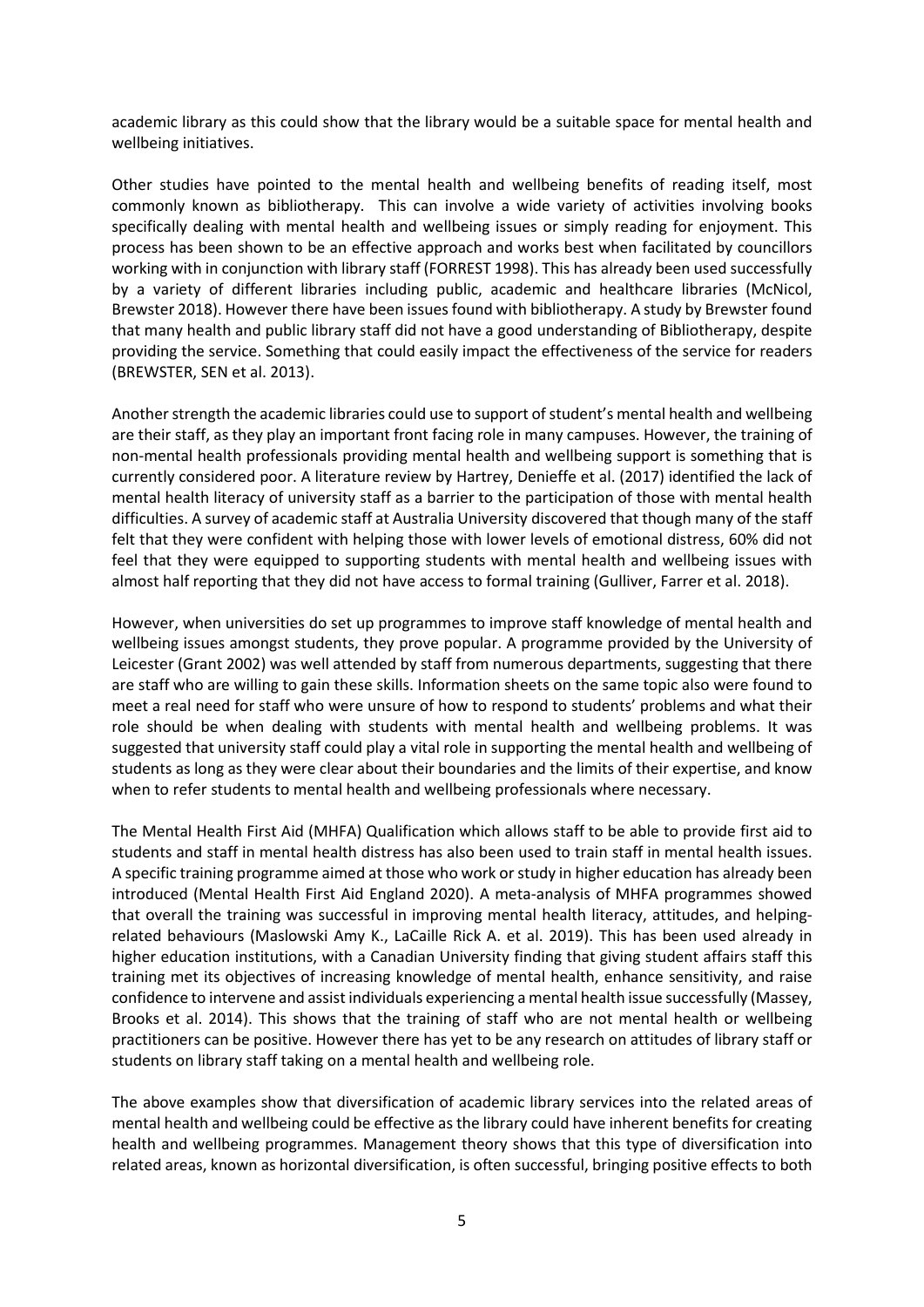the library and the higher education institution. Examples of academic libraries using this method of diversification include working with academic departments to create study skills sessions (Walton, G. 2007), building on strengths the library already has. It would be valuable to know if academic libraries diversified in this way to help support student mental health and wellbeing it would be similarly successful. Diversification can also bring risks, there is no guarantee of success and some fear that diversification might cause existing services to suffer, lowering the quality of the library*.* An editorial by Walton (2018) detailed concerns that staff may have insufficient funds orstaff time to offer mental health and wellbeing services and concluded that collaboration with university wellbeing providers is essential for effective wellbeing services. It would therefore be useful to ask library staff whether they have similar concerns about supporting student's mental health and wellbeing.

#### 2.4. Mental health and wellbeing programmes in the academic library

There have not been large amounts of detailed research into academic libraries providing mental health and wellbeing support. However, there are academic libraries which already offer such support. A survey of North American university libraries showed that around 40% of institutions collaborated with on campus and off-campus groups to provide exam time wellbeing support (Borchard, Meyers-Martin 2015).

Some university libraries have taken the approach of training their staff to be able to provide basic mental health support to students in times of difficulty. The University of Arkansas trialled training their library staff in Mental Health First Aid (MHFA) to assist students, help fight mental health stigma and diffuse difficult situations. They found that 93% of those who participated in the MHFA course had encountered a mental health concern whilst working in the library. The MHFA course made library staff who participated more knowledgeable and comfortable dealing with students reporting mental health problems (Conroy 2018). Despite being a small sample, this study shows that library staff do deal with students experiencing mental health and wellbeing difficulties and that MHFA training staff can help staff deal with these types of situations in an empathetic and professional manner.

Other academic libraries have done small trails of a variety of student activities or programmes to help support student mental health and wellbeing. The University of Warwick have trialled a 'study happy' campaign involving a range of activities from craft, yoga and meditation, to pet therapy. These activities were designed to encourage students to de-stress whilst in the library and improve wellbeing. The activities proved immensely popular with much positive feedback on social media and was extended to subsequent years (Brewerton, Wooley 2016). A similar programme by Keele university library during the stressful exam period to provide relaxation activities was also successful (Smith 2019).

These schemes have extended beyond the high stress period of exam season. With many focusing on relaxation and mindfulness activities. Several libraries have offered yoga, with a trial by Casucci and Baluchi (2019) in a health science library receiving praise from both staff and students. As well as offering staff and students a chance for relaxation and time to focus on wellbeing. It provided additional benefits by providing opportunities for networking and to promote the library and its collections. Despite this success there was some difficulty in finding a suitable permanent location for the class.

Other libraries have tried innovative relaxation and mindfulness technologies such as labyrinth walking. Labyrinth walking allows students to follow along a computer-generated maze, projected on to a floor. This activity is designed to make students more mindful and relaxed by moving away from their computer screen and engaging their whole body with a new problem (Cook, Croft 2015). The study by Cook et al. (2015) showed that 65% felt more relaxed after completing a labyrinth. Additional studies showed that labyrinth walking reduced systolic blood pressure and pulse rate, as well as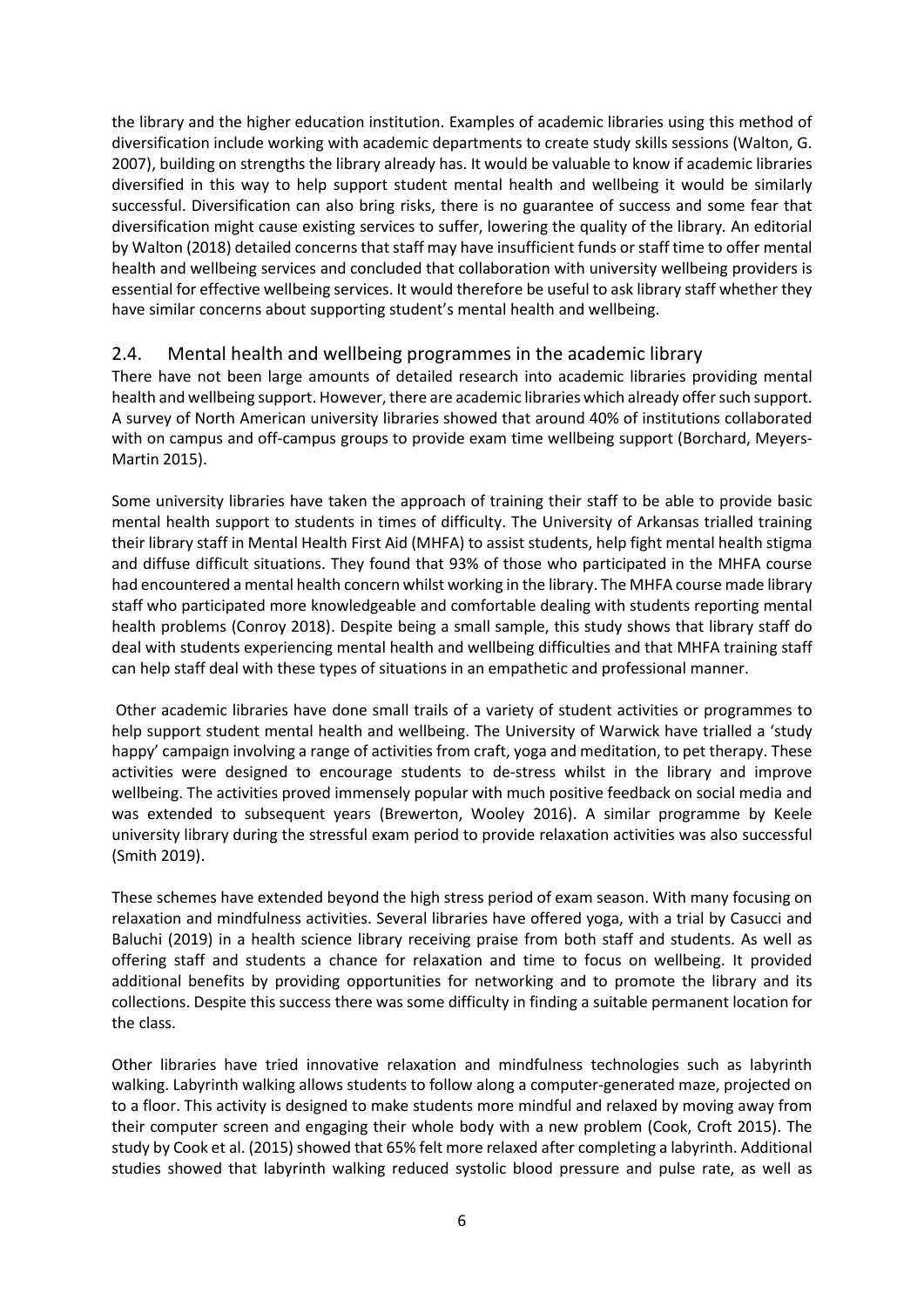receiving increased satisfaction scores from participants (Zucker, Choi et al. 2016).

Pet therapy has also been a popular wellbeing activity run by libraries, involving animals such as specifically trained dogs to be brought into the library for students to interact with to help improve their wellbeing. These have proved popular amongst the institutions that have studied them (Lannon, Harrison 2015, Reynolds, Rabschutz 2011, Jalongo, McDevitt 2015) with large numbers attending sessions and providing positive feedback. For this activity staff time was found to be the only difficulty in libraries providing the pet therapy, though it was important to make sure that the pet therapy sessions took place in a suitable area of the library, that was well cleared of anything that could be easily damaged, and where those with pet allergies or phobias could avoid the sessions. (Reynolds, Rabschutz 2011).

Some libraries have instead used their reputation as informational hubs and provided bibliotherapy schemes to help improve student wellbeing and mental health. Edinburgh Napier University, Scotland, achieved positive results through reading programmes, using a wide variety of reading materials chosen in conjunction with their wellbeing team (Ennis 2018). This programme provided a useful stopgap between a student requesting to see a councillor and their appointment. A U.S. university similarly managed to create a "student success" collection to provide help and basic bibliotherapy for students using a limited budget. This project was with popular with many of the books in the collection being checked out (Azadbakht, Englert 2019). This shows that the bibliotherapy approach can be affordable and effective.

Other libraries have tried a more active approach by introducing an active learning space which introduced standing, treadmill and cycling desks to encourage physical activity whilst studying (Clement 2018). Physical activity is widely known to be beneficial for physical and mental health and the study found library users found both physical and mental health value when they tried the active space.

Not all have library programmes have been as popular. Despite receiving positive feedback from students, a study found that offering a mediation or relaxation space did not prove more popular than the study room that preceded it, with finding a location of the room and maintenance of the space causing additional difficulties (Bremer 2019).

Despite most of these schemes being popular and widespread, there has been little research on student opinions on these programmes, with the only evidence for the success of most of these programmes being based on numbers or anecdotal positive feedback. This shows a clear gap in the research. It has been advocated that students should have a greater say in mental health and wellbeing programmes, stating that collaborating with students would be beneficial for such programmes (Querstret 2019). One academic library applied a user-centred programming model to involve students in creating their library de-stress activities (Robison, Muszkiewicz 2018). Suggestions were taken from students informally using a whiteboard. Suggestions included blanket-forts, Playdoh, markers, bubble wrap and punching bags. The most popular activities were those that were passive, activities that the students could just pick up anytime. These were preferable to those that were active, where students would have to actively attend at a specific time. Uptake of these activities were high for a small university and focus groups of students from the university established that students were more likely to take part in activities that they had suggested or voted for. This shows that involving students in mental health and wellbeing programming in the academic library could be a successful approach that merits further research.

### **2.5. Summary**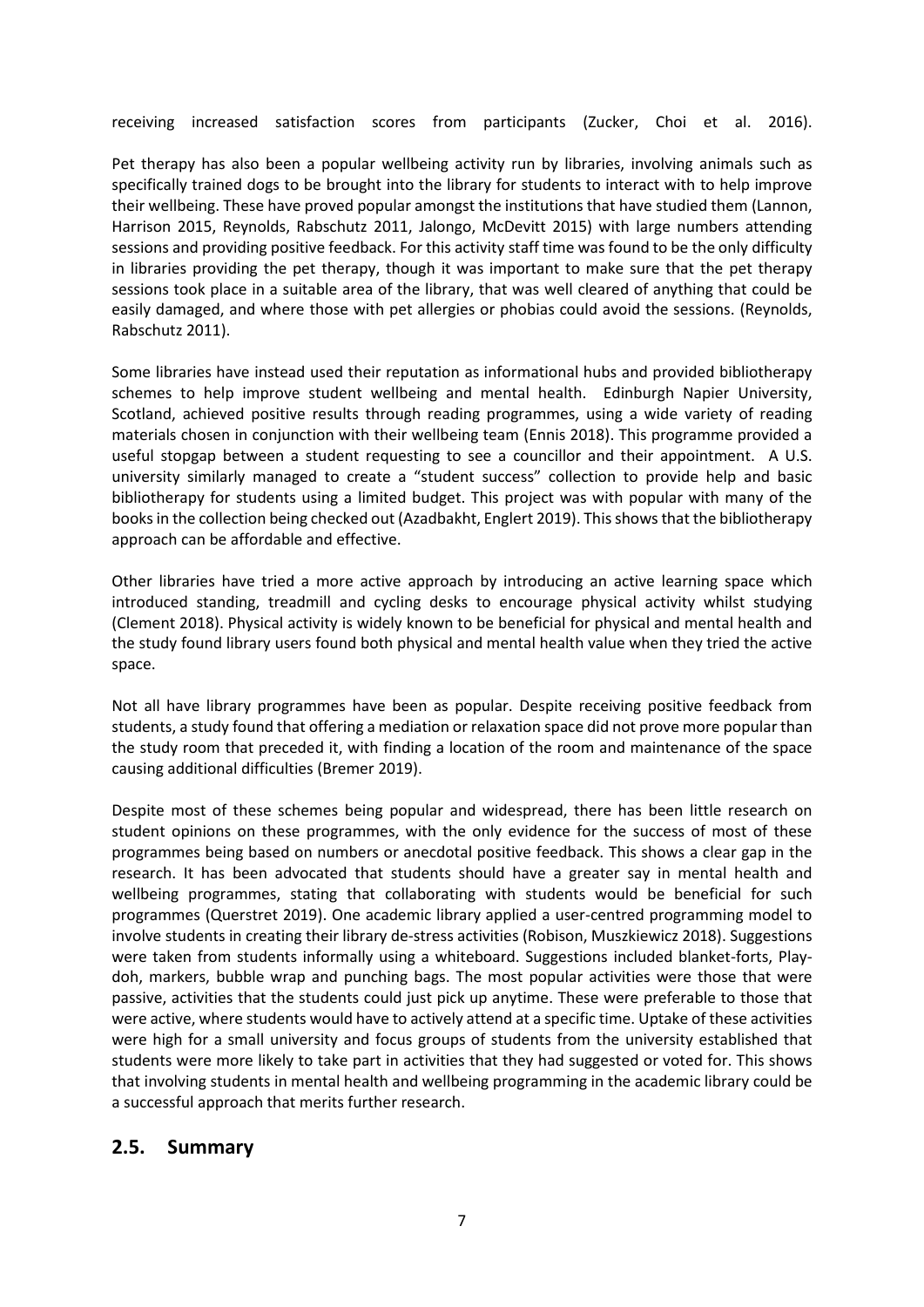The literature review shows a clear need forinvestigation into how best academic libraries can support student mental health and wellbeing, and how it can be practically implemented. The central role of the academic library in campus life means it could play an important role in creating these new programmes and services. Despite a significant number of academic libraries already offering support, the literature shows significant gaps in the research into the attitudes and opinions of both academic library staff and university students towards academic libraries providing mental health and wellbeing support. The research in this area will contribute to best practice for academic libraries providing such support. This will then help to create successful and effective programs by gathering information on what students would find most helpful and what library staff feel is feasible. The subsequent chapter will discuss which methods this research will use to investigate this problem.

# **3. Methodology**

## **3.1. Introduction**

This section details the research methods that were used to fulfil the aim and objectives of the research. It is divided into five sub-sections, the first provides the research strategy and why it was chosen, drawing on relevant previous research and theory, with the second detailing the sampling strategy. The third part shows the data collection strategy, with the fourth showing how data was analysed. The fifth section deals with the ethical issues of the research.

### **3.2. Research Strategy**

A phenomenological approach was adopted as the research aimed to examine the real-life problem of metal health and wellbeing amongst students and understand their lived experiences (Creswell 2009b). Mixed methods were used to investigate the topic as it fits with the phenomenological approach (Mayoh, Onwuegbuzie 2015) and allows the objectives of the research to be achieved. Mixed methods research collects and analyses both qualitative and quantitative data rigorously and integrates both forms of data and their results (Creswell, Plano Clark 2018). A mixed methods approach is used to reduce the weaknesses that either the qualitative and quantitative approaches have, or when one of those methods is thought insufficient to understand a problem (Creswell 2009a). Although mixed methods research is not yet commonplace in Library and Information science research, it has been used successfully in a number of scenarios and is growing in popularity (Fidel 2008).

Mixed methods research is underpinned by the assumption that collecting diverse types of data provides the best way of understanding a problem. This means it can generate more new insights and possibilities than only one method would by itself, resulting in richer and more complex findings (Fidel 2008). It allows for multiple worldviews and paradigms, making it a flexible approach (Creswell 2009a).

One of the principle justifications for using mixed methods research offered by Cresswell and Plano-Clark (2018) is the need to first explore before administering instruments, This was applicable to this research, as student opinions on this specific topic had not been explored by previous studies and the aims of the research required the sourcing students'opinions before moving to the border examination of staff attitudes. To enable this exploration to take place an exploratory sequential approach was adopted.

The exploratory sequential approach is a form of mixed methods research which incorporates qualitative and quantitative methods one after the other, which allows the initial qualitative phase results to shape the second, quantitative stage of the research. This builds up a broader picture of the issue by exploring it through qualitative data and which can then be then to create generalisable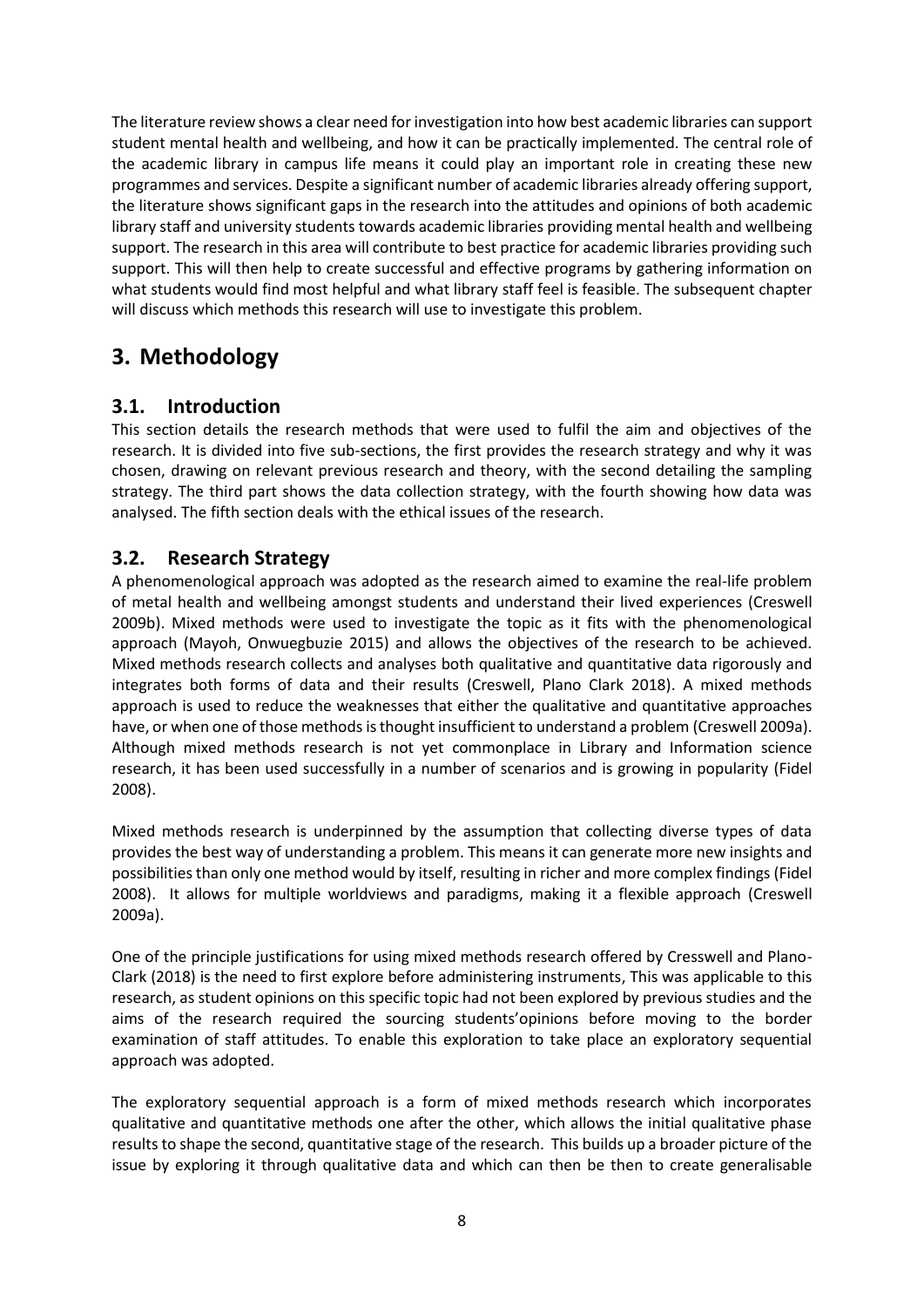qualitative data. (Teddlie, Taskakkori 2002). For this project, this involved using focus groups to explore student views on how academic libraries can support student mental health. The data collected from the focus groups was then used to inform a survey of academic library staff, which gathered quantitative data on their opinions of the recommendations of the student focus groups and whether they felt they were feasible. This allows for the thoughts of students and Academic Library Staff to be included in the research, creating a better understanding of the issue.

### **3.3. Sampling Strategy**

As the research was exploratory, a self-selection approach was used with any relevant parties being welcome to participate. This ensured that participants would have an interest in the topic and be able to contribute useful data (Saunders, Lewis et al. 2015).

Due to time constraints, participants for the focus groups were recruited from the student population of the researcher's own institution. Recruitment took place around the campus ensuring that participants were students, so would have opinions that were relevant to the topic and the objectives of the project. Students of all levels of study were considered to gain as many perspectives as possible. The questionnaires were aimed at all UK academic library staff as they have opinions relevant to the research objectives. All levels of staff were invited to participate via a country-wide academic library mailing list to get a broad range of opinions. The questionnaire was limited to UK participants to eliminate any differences in higher education in other countries.

A non-probability sampling approach had to be used in both cases due to the inability to obtain a specific list of all possible participants for either group that was sampled.

### **3.4. Data Collection**

#### **3.4.1. Focus Groups**

Student focus groups were chosen as the first method for collecting data to allow the gathering of subjective opinion and the reasons behind them. It allowed for direct interaction with students to get a better understanding of their thinking (Stewart, Shamdasani et al. 2007). Working with focus groups as opposed to interviews meant that the researcher gained both individual insight and collective experience, with participants building on each other's responses. This enables the collection of richer data and a better understanding of the collective student experience. This approach has been used successfully, with research by Anna Fagerheim, and Weingart (2005) determining what students wanted from their library using focus groups where students helped library staff plan for and design new intellectual and physical spaces in the library. However small groups like these are unlikely to be fully representative of students at the university so it would not be appropriate to make generalisations about the student population from the focus groups. The aim of the focus group was to gather a range of views and suggestions which could be used to put forward to the next phase of the research, the library staff survey.

The original intention was to recruit for two focus groups with around 4-8 participants in each. This ensured that the groups were numerous and large enough to provide enough data but not so large that participants did not have a chance to contribute to the discussion*.* Small incentives of snacks and drinks were offered to encourage participation*.*

Initial attempts to recruit for participants by advertising via a poster campaign and on an online student notice board did not provide a high enough uptake so other strategies had to be employed. To increase numbers academic department staff were contacted to get in touch with students directly and encourage participation. A sign-up stall was set up in the library, a central location on campus. This allowed the researcher to talk to students in person, explain their research, and encourage signup. The stall was set up during the busy lunchtime period over one week to reach as many students as possible. It was manned by the researcher with a supply of sweets and flyers to attract students.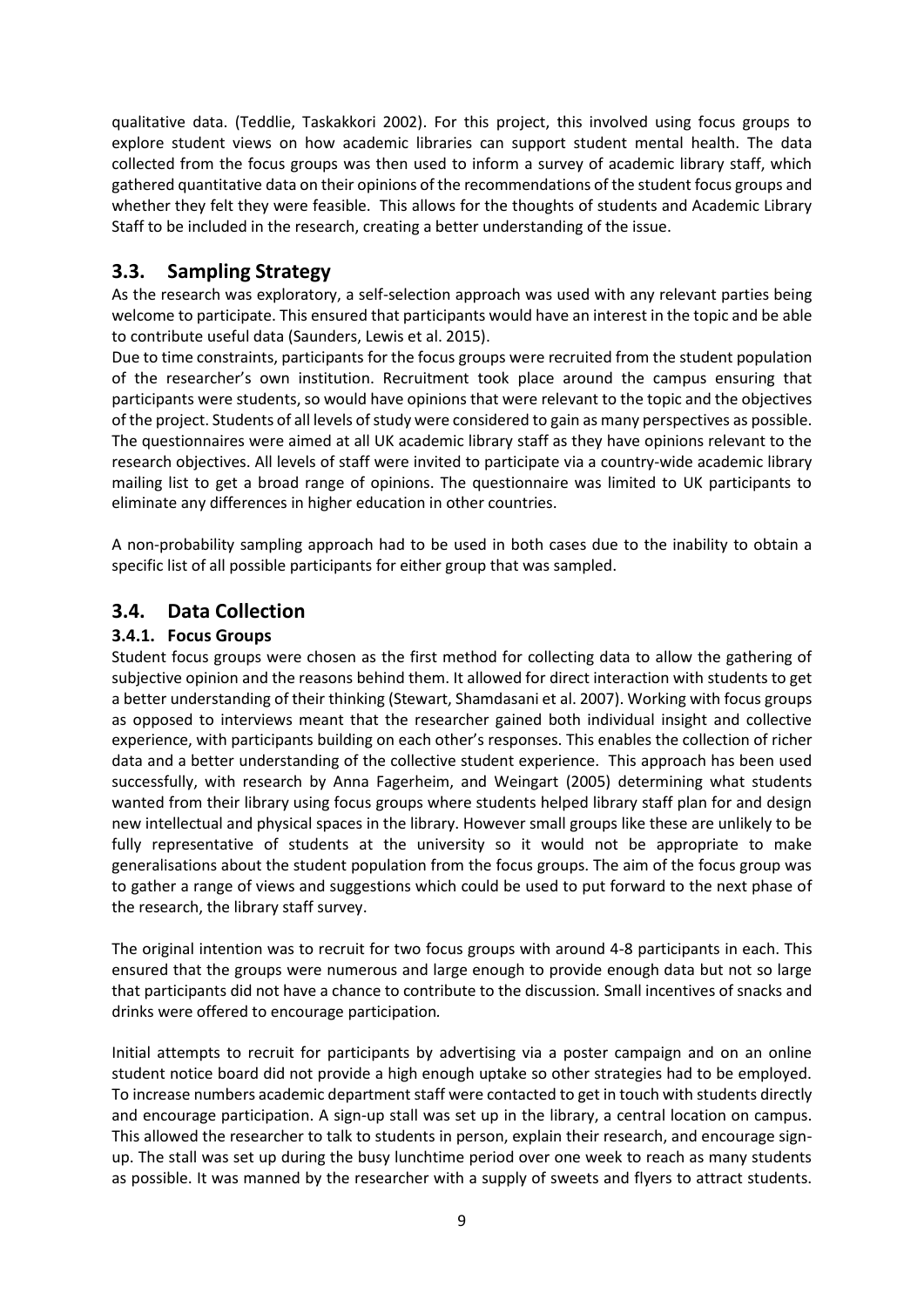This was the most effective method of encouraging student participation, with over forty students stating their interest in participating. Students who signed up for the focus groups were directed to an online polling tool, Doodle, to establish when they would be available to attend focus groups. At this point the response rate declined with most people who signed up not providing an indication of when they were available. Enough students signed up for two focus groups to be organised with six participants signing up for each. Not all who signed up attended with the first focus group having four participants and the second only one. It was felt that this would not have produced enough data, so all students who had stated their interest but did not attend were contacted again, and further participants were sought via the sign-up stall over another two lunchtimes. This provided enough students to hold a third and final focus group with all seven who signed up attending.

The focus groups took place on campus, as it was a familiar, comfortable space for participants, making them feel more relaxed in the unnatural setting of the focus group. The focus groups followed a semistructured format, allowing the main points of the discussion to be covered*,* whilst giving participants the freedom to discuss what they felt was important about the topic (Morgan 1998). The semistructured nature of the focus groups ensured that the results from the groups could easily be compiled and compared. The focus groups were facilitated by the researcher who directed the conversation with the use of schedule of important questions that was used of across all groups. The schedule was used to minimise the influence of the facilitator and help reduce facilitator bias*.* The discussions in the focus groups were based around meeting the first two objectives of the research, determining whether students are interested in academic libraries helping to support their mental health and wellbeing and establish which services they feel would be the most useful to achieve this. Initial questions of the schedule were behavioural, focusing on understanding the participants normal library usage habits*,* before expanding to include attitudinal questions to determine their opinions on the topic, establishing what they would like the library to offer both as a space and in terms of services to help support mental health and wellbeing. Questions were mainly open ended to generate discussion. Before the focus groups took place, the questions were piloted with three members of Royal Holloway Library Services, who were also part-time students to make sure the questions made sense and were likely to provide the information required. Due to feedback from the pilot group, adjustments were made to the information provided to participants about the research to make the purpose of the research clearer and one of the questions was simplified to make it more understandable.

#### **3.4.2. Questionnaire**

Once the data from the focus groups was analysed, the themes and ideas raised were used to create a survey. The survey was created to meet the second two objectives of the research by gathering the opinions of academic library staff on whether they agreed with the suggestions received from the student focus groups and whether they were feasible, as well as how they feel about their library helping with student mental health and wellbeing. Using a survey was decided to be advantageous as it is an efficient way to gather the opinions of a large number of people. It allowed library staff to respond to the ideas of students from the focus groups anonymously, reducing the chance of bias and encouraging respondents to answer honestly.

The survey took the form of a short questionnaire of about 5 principal questions, with most questions containing sub-questions, these were presented in the form of a grid. These questions of were identified by looking at the main themes that had come out of the focus group analysis. A smaller number of questions were chosen to make it easier for respondents to fill in and make them more likely to complete the entire questionnaire. The main bulk of the questions were closed questions with two taking the form of taking the form of a Likert scale, allowing respondents to show the strength of their feeling about the issues raised. This produced ordinal data. Dichotomous yes/no questions were used to determine facts such as which resources they had access to for health and wellbeing activities.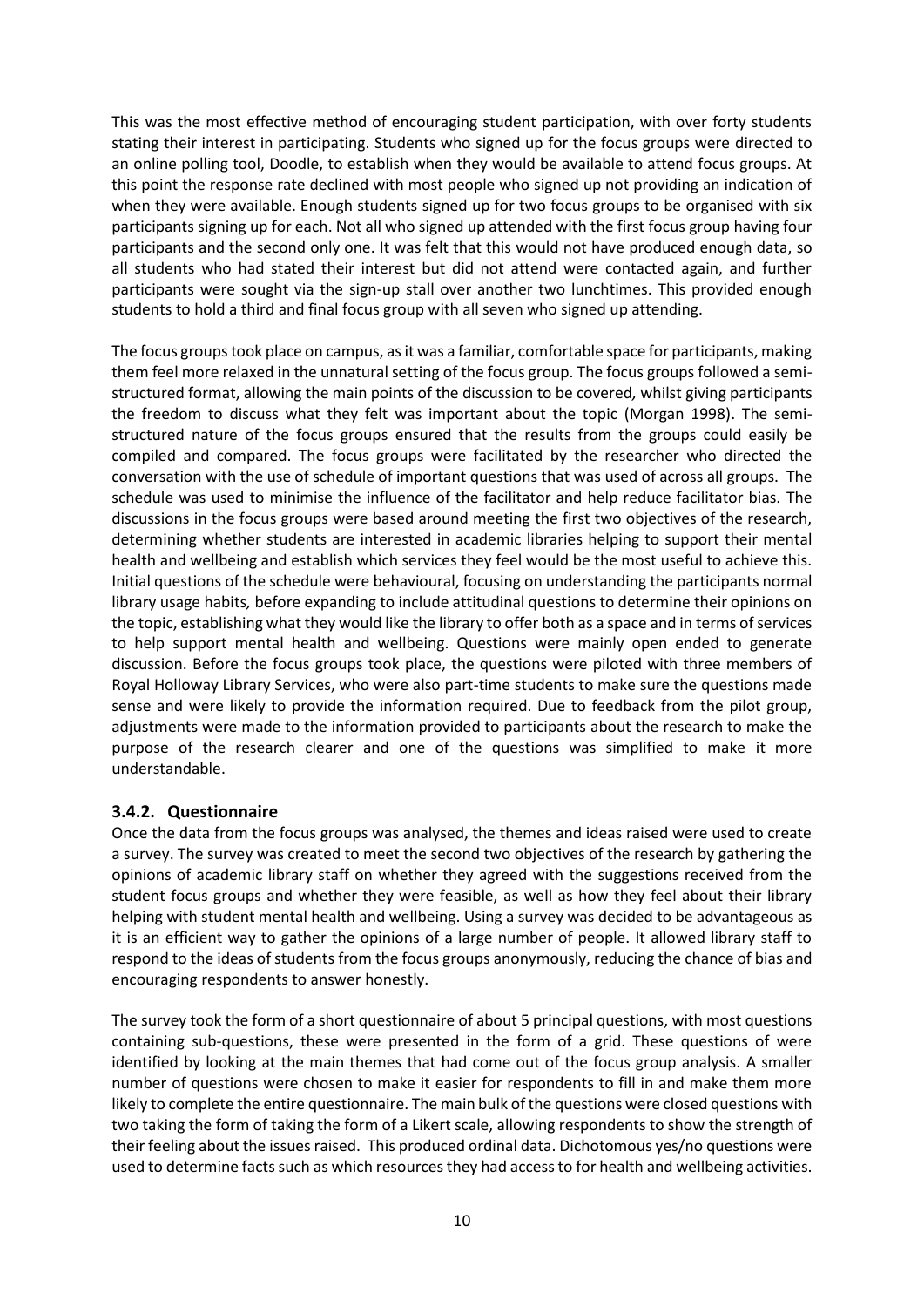Some free-text questions were added to allow respondents to add their own ideas or mention anything they thought had been missed out. This produced additional qualitative data and context for the quantitative data.

Before the survey was sent out, a pilot group of the researcher's academic librarian colleagues were invited to test the questions and give feedback. The questions were made clearer based on this feedback.

The survey was created using the online tool Surveys Online. Surveys Online was chosen because it was easy to use, allowed the questions to be formatted in a way that was aesthetically pleasing, and was compliant with the General Data Protection Regulations (GDPR). An online method of dissemination was decided upon so the survey could be sent to as many recipients as possible, and to make it convenient for respondents to fill in and return at their own leisure*.* The survey was shared to members of the JISC mailing list LIS-LINK which is a popular email list of library and information professionals. This allowed for a large number of relevant people to be made aware of the survey. It was thought that by sharing the survey online, that a large enough number of people would respond to make the findings build a meaningful picture of the opinions of academic librarians*.* The survey was left open for three weeks to give people enough time to respond, with a reminder email being sent a week before the closing date to encourage people who has forgotten or who had missed the initial email to respond.

### **3.5. Analysis**

The contents of the focus groups were recorded using a Dictaphone. The voice recordings were then transcribed and coded. A thematic analysis approach was used where the main themes and patterns in the data were identified (Braun, Clarke 2006). This allowed for flexibility in the analysis and for the important points of the data to be summarised appropriately. Themes were identified through observations of repeated ideas and topics during the coding of the data. As the focus groups were exploratory and little could be assumed about what the students will say, open coding was used. This meant the initial codes were built up from the analysis of the first focus group, with new codes added when they were found in subsequent focus groups. The data was organised thematically by code and then reduced so it could be analysed more easily. This sorting was done using the analytical software NVivo, with appropriate quotes from the focus group being sorted into nodes which represented the theme. The entire section of speech from one person that contained a quote relevant to the theme were sorted into the node, this was to ensure that quotes were not removed from their context. If a section contained references to more than one theme, the quote was placed in both. The main themes were then further divided into sub-themes based on the data in each node. The sorted data was then able to be used as the basis for the questionnaire in the quantitative stage of the research.

The responses to the closed questionnaire questions were analysed using descriptive statistics. The nominal and ordinal data was organised into frequency bar charts to allow for easy comparison of question responses. Percentages were also calculated to allow the results to be compared with other data sources. The responses to the open questions were collated to establish the major trends. They were coded using the same coding themes as the focus groups for consistency and to allow the data from both forms of data collection to be merged. The survey data was then be compared with the original focus group data to build up the complete picture, giving both generalisable statistical data and rich qualitative data.

### **3.6. Ethical Considerations**

Informed consent was achieved for both focus group and questionnaire participants, ensuring compliance with the university's ethics policy. Before the focus groups commenced participants were required to read an information sheet about what their participation in the research would involve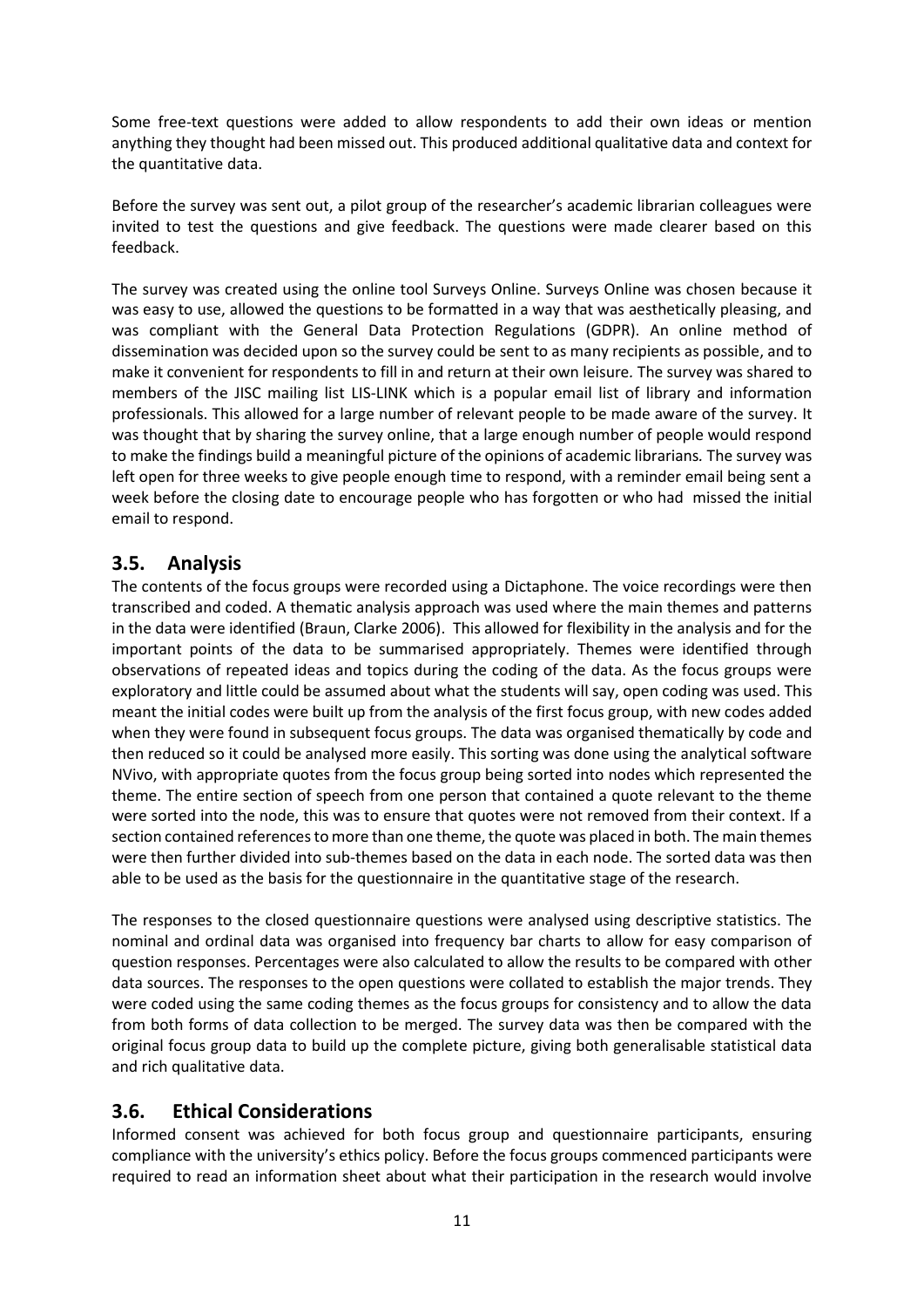and sign a consent form. This ensured that all participants were able to understand what was required of them, and how data they provided would be stored and used. An introduction was added to the start of the questionnaire to sure respondents were sufficiently informed of the nature and purpose of the research and could be said to have given informed consent to participate.

Another important ethical consideration was anonymity and confidentially. All questionnaire participants could complete the survey anonymously with no identifying data being gathered. Participants from the focus groups could not be anonymous from each other but all participants were asked to treat information heard in the group confidentially. All data including recordings, transcripts, and responses were anonymised and kept securely on a laptop.

The topic involved sensitive issues which could cause mental distress for participants. To mitigate this, questions asked in the focus group and the questionnaire avoided asking about specific details of mental health difficulties they may have experience of. Sources of help were indicated to participants in case they did become distressed.

## **3.7. Summary**

This section has detailed the phenomenological, mixed methods approach design of the research, including why it was chosen and how it was enacted, as well as the ethical issues that had to be considered. The following section will explore the results obtained from these methods.

# **4. Results**

### **4.1. Introduction**

This section reports the results of the both the focus groups and the staff questionnaire, with the results being grouped together by theme. The student focus groups were completed with four, one, and seven participants, respectively. The academic library staff survey received 139 completed responses in total. A review of the results identified three principal themes: The academic library as a location for mental health and wellbeing support for students, Ideas for the library to help support mental health and wellbeing, and mental health and wellbeing schemes already in place in academic libraries.

## **4.2. The Academic Library as a location for mental health and wellbeing support for students**

### **4.2.1. General feelings towards the library**

Students reported a variety of feelings when asked to discuss how the library made them feel. Several of the focus group participants mentioned the welcoming environment of the library commenting that using the library made the feel 'relaxed 'and 'cosy'. Being surrounded by books and having comfy furniture were influential features in this.

I think it makes me feel cosy and I dunno …relaxed.? Except when I am working then stressed, but still cosy. I find the library really comforting as it is full of books and I love books. (Focus group participant 1.1).

Additionally, the library café was mentioned a couple of times a something that made the library more relaxing and welcoming. A couple of students mentioned that they did not feel judged harshly for their behaviour in the library, making it seem a more welcoming space.

Others mentioned that using the library made them feel more productive and focused, preferring to use it over other locations such as their own home. With one user describing how the lack of distractions in the library space pushed them to focus on work.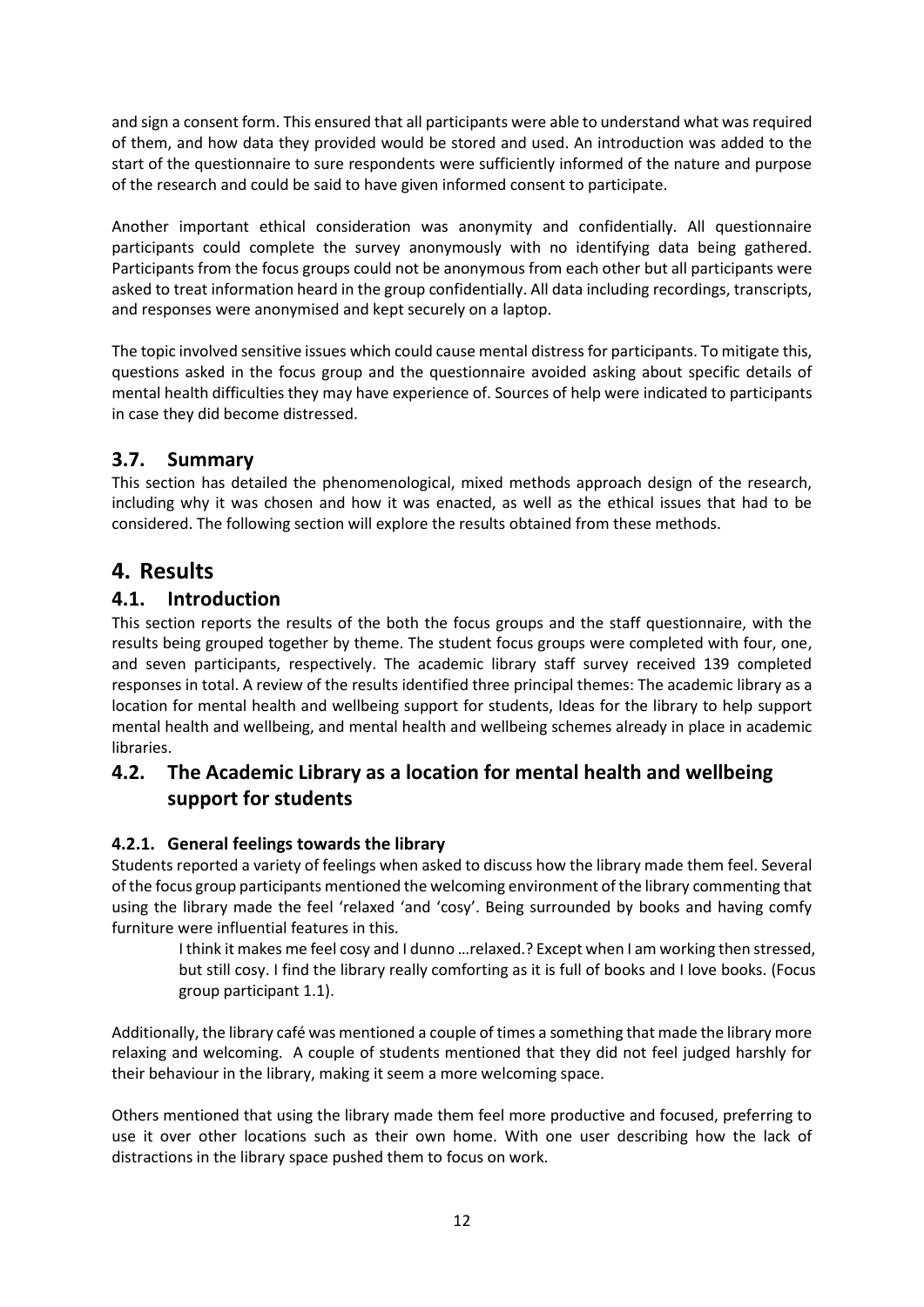I am more productive in the library with my work. Yeah obviously fewer distractions and that you can't listen to music out loud forces me to be... to actually focus on your work. (Focus group participant 3.2).

Not all respondents agreed with this assessment, with several mentioning that they found working in the library to be a stressful experience. The most common cause of this stress amongst the participants was that they often found the library environment distracting with multiple complaints of noisiness in silent areas.

It's so busy, it's so noisy and everyone is stressed and freaking out and panicking. (Focus group participant 3.6).

Another reason given for feeling stressed when using the library was non-functioning equipment or services. One user pointed out that for him the library would always be stressful because he associated it with his deadlines.

The library makes me feel) stressed. Library means work, work means deadlines; deadlines mean stress. (Focus Group Participant 1.2).

Several participants also stated that they found approaching the help desk and the library staff to be a cause of stress and tried to avoid it where possible. Several students commented on the atmosphere in the library. One student mentioned how impressed they were with space and the services that the library provides, likening it to a sci-fi movie. However, another participant stated that they felt the library did not have the atmosphere they were looking for, stating that the modernity of the building and the way it is run made it feel like not a real library. Another described the atmosphere of the library as feeling claustrophobic due to the lack of openable windows. These insights from the students show that they have a range of opinions on how they feel about the library, with some feeling it is a comfortable environment, which could then also be used as a safe place for mental health and wellbeing support but others disagreeing*.* 

#### **4.2.2. How the library is used**

The responses from the students also shed light on the many ways that the library is currently used. Some participants in the focus groups were keen to stay in their favourite spot when they visited the library whilst others were keener to move around and try different spaces to prevent boredom or because they were using the library for a different purpose. This even extended to using other spaces on campus outside the library for studying such as cafés. Some used the library as base where they could leave things and go out to other activities and return, whereas others preferred to stay put for larger periods of time.

Sort of everyday my go to thing is to go to the library … that's how I centre my day. I think oh I'm going to campus, obviously I am going to the library and I see that as a base in a sense. (Focus group participant 1.3).

As well as using the library space differently, the participants also chose to use the library for different purposes. Some participants frequently studied in the library, whereas others mentioned simply popping in to use specific resources such as the printers. Several participants also reported using the library for purposes outside of university work such as meeting up with friends or completing 'lifeadmin' such as emails, organising activities, online shopping and checking social media.

I think when people ask where do you actually socialise on campus, people end up saying the library because it's a place where people come, and kind of get together. (Focus Group participant 1.3).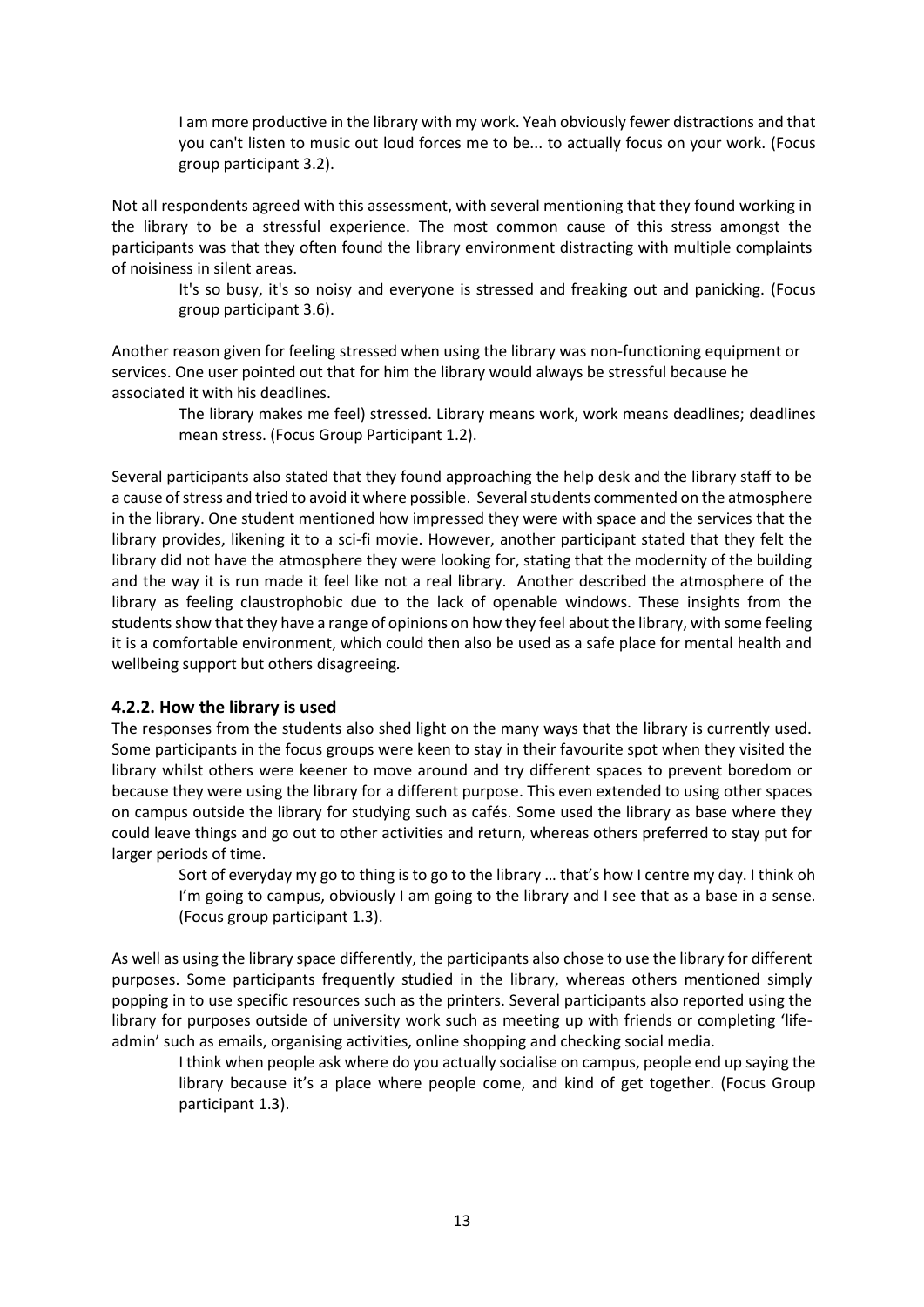This shows that although the library is used differently by different students, the library is a well-used space. Therefore, it could be considered somewhere that would be convenient to run activities or provide information on mental health and wellbeing because it would be seen by numerous students.

Several focus group participants brought up the library's 24 hour opening as a reason that library would be an appropriate location for mental health and wellbeing initiatives. The students noted that there were few other spaces open on campus in the evenings and overnight, leaving them with few options of places to go if they needed support, or to simply be around other people. However, one of the other focus group participants expressed more scepticism about the library's extended opening hours, saying that this encouraged students to develop unhealthy habits. This was supported by several of the respondents to the questionnaire who mentioned at the end of the questionnaire that they were concerned about the negative effects their library's extended opening was having on student mental health and wellbeing.

#### **4.2.2. Feelings towards mental health and wellbeing schemes in the library**

Most participants in the focus groups were positive towards the idea of the library providing health and wellbeing support. Several said that they saw the need for increasing support for these issues, having observed difficulties amongst other students or having experienced problems themselves.

I have noticed that some people who upload (on social media) some really sad and depressed messages... I think it's a great idea to just organise some activities for them. (Focus Group Participant 2.1).

Several mentioned that they thought the library could be a convenient location to help provide this support as it is a popular space for students and is the only 24/7 space on campus.

I think it would be really good addition because I think in many ways it is a really supportive place, just in the way it's designed, with an all-night, well most of the night cafe and with the silent study space and the allocated DDS user space and stuff like that, I think it is a really nice space but I think introducing more wellbeing activities and support that would be really good. (Focus Group Participant 1.1).

This point of view was shared by the majority of staff who completed the questionnaire, responding that they strongly agreed (65 participants/46.8% of participants) or agreed (62 participants/44.6% of participants) that academic libraries should be involved in supporting the mental health and wellbeing of students (Figure 1). The majority of staff surveyed also indicated that they would feel comfortable being involved in supporting the mental health and wellbeing of students with 54 (38%) responding they strongly agreed with the statement and 62 (44.6%) responding that they agreed (Figure 1). These responses from the student participants of the focus groups and the staff responses to the survey show significant support for the idea of the academic library being involved in supporting the mental health and wellbeing of students.

Figure 1 – Bar chart showing how strongly academic library staff agreed or disagreed with whether the academic library should support mental health and wellbeing and how comfortable they would feel doing so. N=139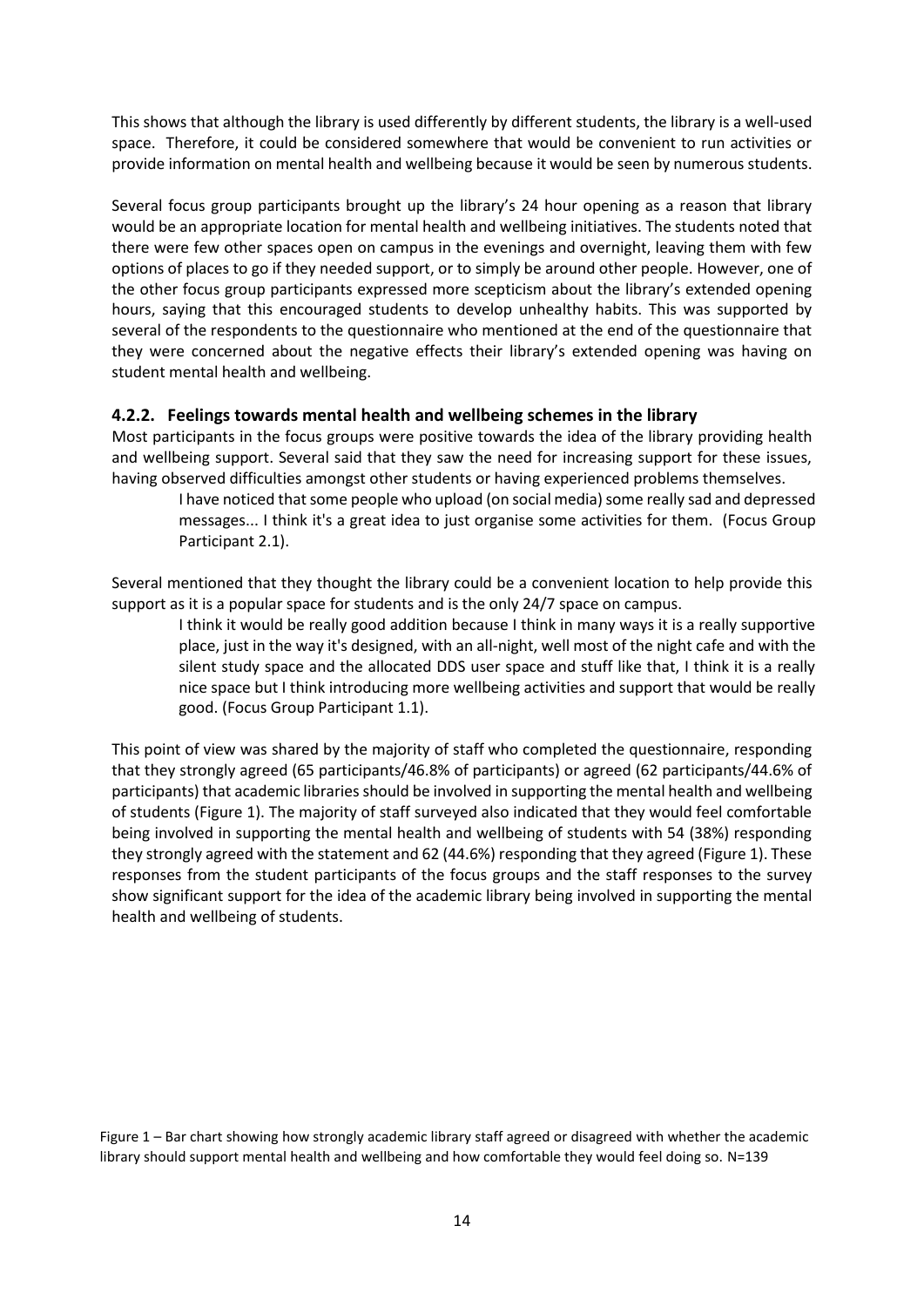# Figure 1: Responses from Q1 of the staff questionnaire - *Please read each statement and indicate to what extent you agree or disagree with each one.*



However, some approached the idea with more caution. One of the participants in the student focus groups questioned what exactly the library could provide in terms of mental health and wellbeing support and how this would be different from other services provided on campus.

Stress and students go hand in hand, and I don't feel like I'm necessarily going to go to the library for mental health activities, but signposting it and saying you can go to this one and this one is going on than that could be a good thing. (Focus Group Participant 3.1).

Another focus group participant remarked that the library signposting to mental health and wellbeing services on campus such as the university wellbeing service and the university health centre might be of limited effectiveness when there is a poor opinion of these services amongst the student population. This suggests that encouraging people to seek support in principle may be a good idea but may not work if the local support services provide little or poor-quality help.

I think it depends on which kind of resources as I know for a fact that there are a lot of people who aren't very happy with the GP centre, the wellbeing and DDS service, so if the library is just there going - go to these guys - even though everyone knows that they are terrible... That's the problem you don't want to be seen pointing towards a brick wall because then people will say of you say you are into mental health yet you are just sending us back to where we have already been rejected from. (Focus Group Participant 1.2).

There were some amongst the staff survey respondents who also mentioned concerns about academic libraries providing mental health and wellbeing support. Even though the numbers who disagreed or strongly disagreed that Academic libraries should be involved in supporting the mental health and wellbeing of students (3 and 0 respondents respectively, 2.1% of the total) or who disagreed or strongly disagreed that they would feel comfortable being involved in supporting the mental health and wellbeing of students (10 and 2 respondents respectively, 8.6% of the total) were small, some respondents did express concerns in the final free text question of the survey. Several mentioned that they would only feel comfortable providing this support if they had adequate training to do so. With two respondents mentioning that they would be afraid to make mistakes. One respondent was concerned that academic library staff themselves require support due to the toll providing support for students was having on their own mental health and wellbeing. Two respondents also questioned the appropriateness of the library providing mental health and wellbeing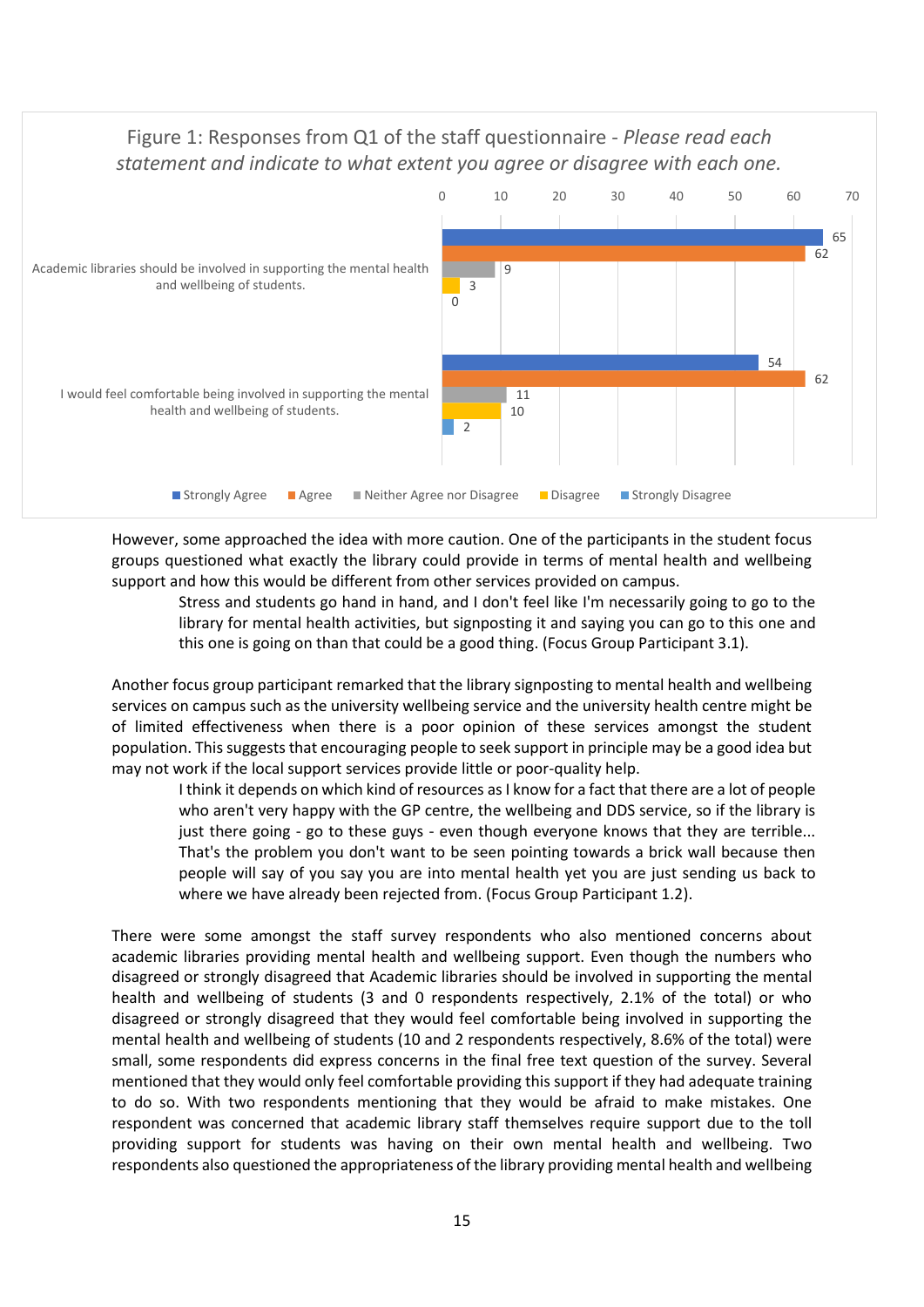support for students. One respondent felt that it was important that more serious problems should be passed on to specialists and that that any activities and programmes offered by the library for mental health and wellbeing support should be proven to be helpful. There were also concerns about what providing these extra services would mean for the library's existing services with one respondent stating that they felt that the academic library should do what it can but that it should not be at the expense of the vital library services that are already provided. Another pointed out that different students have very different mental health and wellbeing needs and that it would not be possible for the library to provide for all of them.

When staff were asked whether their library would have the resources to provide support for student mental health and wellbeing, the responses where more mixed. Most respondents answered no when asked if the library where they work had funds to provide support for student mental health and wellbeing with 55 of the 138 (39.9%) respondents saying that their library did not have the funds, but the responses overall were mixed, with 48 (34.5%) saying that they did and 36 (25.9%) saying that they did not know (Figure 2).



Figure 2 – Bar chart showing whether academic library staff felt they had the funds, staff time and management support to implement mental health and wellbeing activities in their library. N=139.

Similar responses were given when the library staff were asked if staff have time to provide support for student mental health and wellbeing. 66 respondents (47.5%) said they did not have the time with 54 (38.8%) saying that they did and 16 (11.5%) saying that they did not know.

The outcome was different when the library staff were asked about whether their library would have management support. A vast majority of staff responded that they would have management support for such programmes, with 108 of the 139 participants (78.2%) responding yes.

Another factor that might affect an academic library's ability to provide mental health and wellbeing support that was not asked about in the survey but was mentioned by respondents in the free text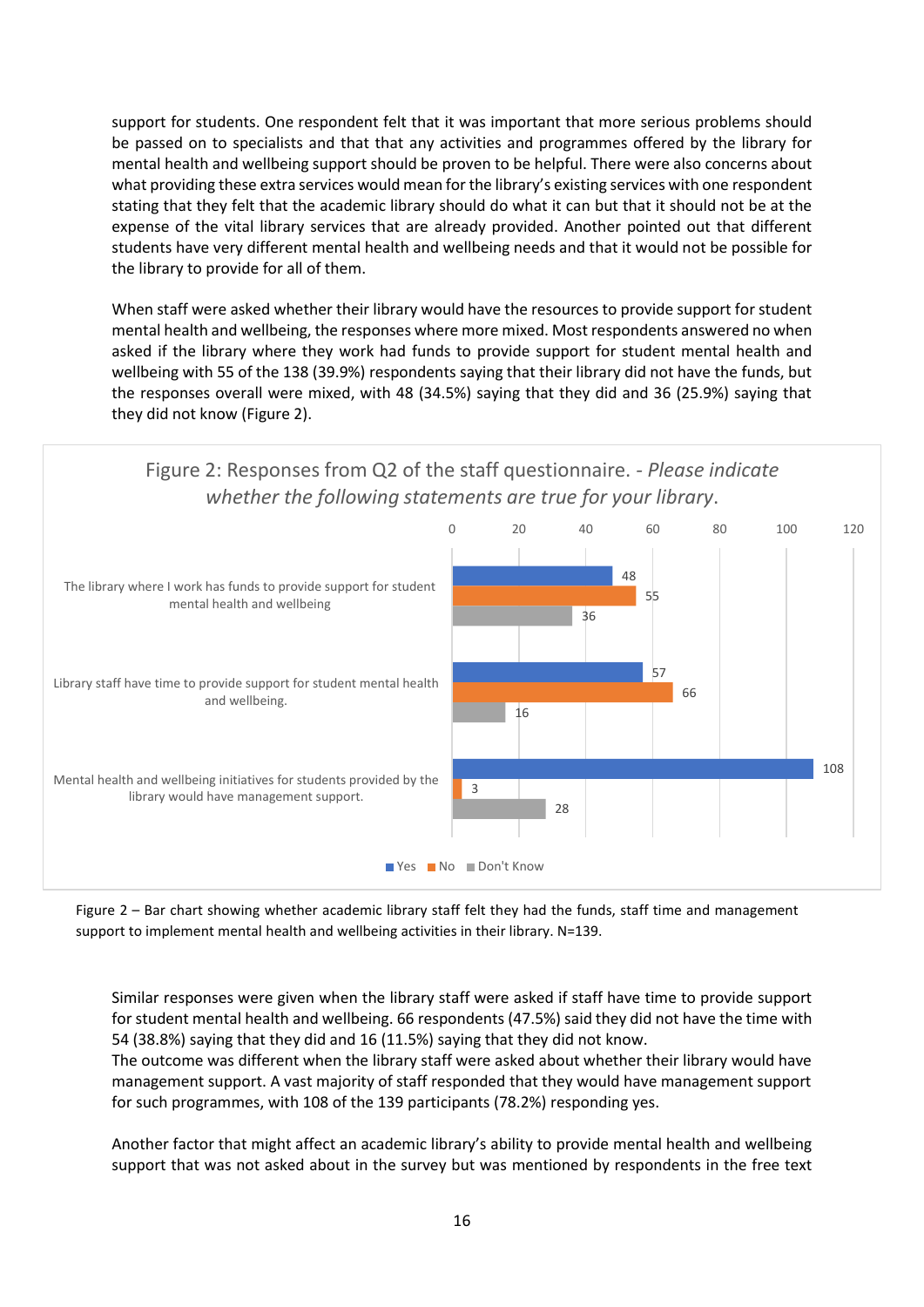question at the end of the survey was space. Several respondents mentioned space as a limiting factor for creating wellbeing spaces or running mental health and wellbeing events.

The responses overall from the student focus groups and the staff survey show that most of the students and staff viewed the idea of the library providing mental health and wellbeing support as a good idea. Many of the focus group members raised points on why the library could be a good location to have this support. However, both students and staff expressed some concerns over what this support would be and how it would be provided with the staff survey showing that a significant number of institutions might be limited by staff time or finance in what they could provide.

### **4.3. Ideas for the library to help support mental health and wellbeing**

#### **4.3.1. Environmental Changes**

Most of the ideas given by the focus group participants were improvements to the library environment. This varied from suggestions of different furniture such as pods you could close yourself off in, comfy sofas and bean bags to introducing more plants, artworks, light and air to make the library space feel more pleasant and less claustrophobic.

*Maybe just have like windows that you can open like listen to the birds and stuff that would be nice. Study rooms feel a bit claustrophobic at times.* (Focus Group Participant 1.2).

Another suggestion was to make the library help desk look more inviting and less intimidating so students would feel more comfortable asking for help and be less likely to choose to struggle on their own if they encountered a problem in the library.

Then at the help desk because you only go there if you really, really need help with something. Or I do anyway. So, I figure the helpdesk could look more inviting and give advice on support services and things like that, rather than just library stuff. (Focus Group Participant 3.5).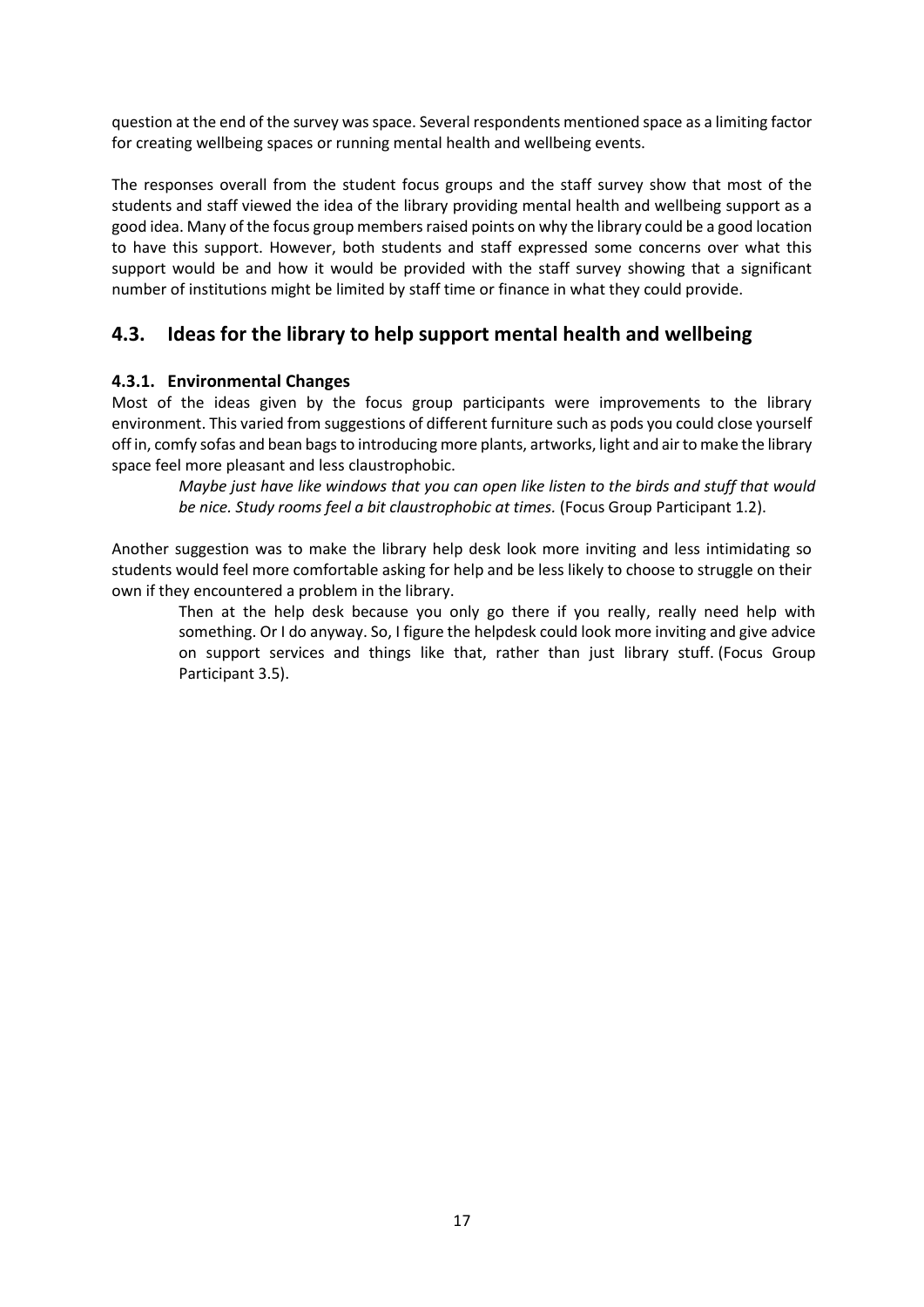# Figure 3: Responses from Q3 of the staff questionnaire - *Each of the following suggestions for the library were obtained through student focus groups. For each suggestion please indicate whether you believe that they will help support student mental healt*



Figure 3– Bar chart showing whether academic library staff agreed whether a variety of suggestions from the student focus groups would improve mental health and wellbeing. N=139

This idea was strongly supported by the outcome of the staff survey with 123 (88.5%) of the academic library staff responding that they felt that improvements to the library space would help improve student mental health and wellbeing (Figure 3). The idea was also generally considered feasible by the majority of those who responded to the staff questionnaire with 66% of respondents having either already implemented environmental changes or that their library would be able to so (figure 4).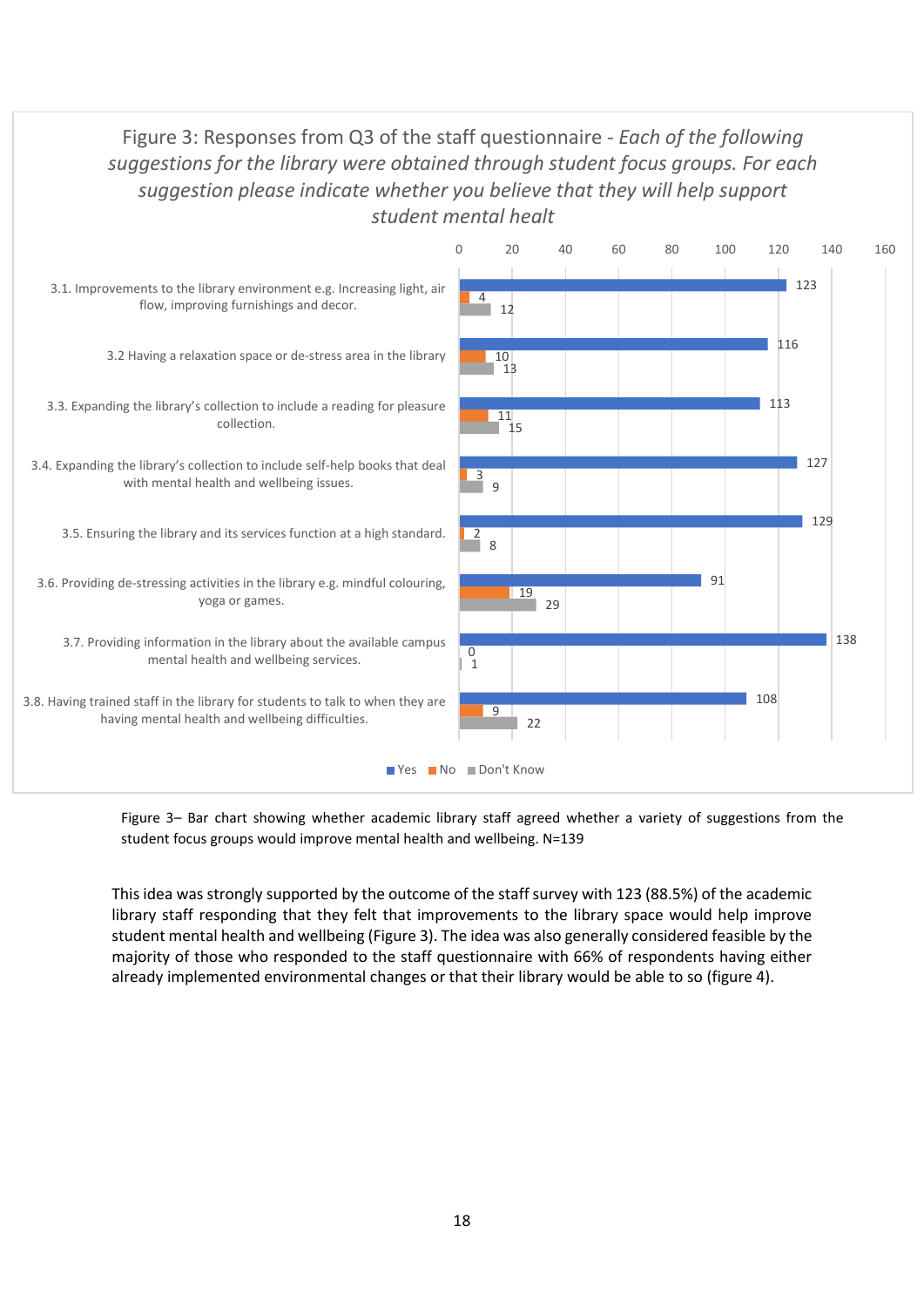

Figure 4– Bar chart showing whether academic library staff thought that their library could provide a variety of mental health and wellbeing suggestions from the student focus groups, or if they were already providing them. N=139

#### **4.3.2. De-stress areas**

There were also multiple suggestions of adding extra spaces for a variety of different purposes. A couple of participants in the 3<sup>rd</sup> group suggested having an area that was neither silent nor a group study area. This would allow students to study in quiet but not feel anxious that they may make some sound. Others across the groups suggested various types of non-workspace where they could get away from their studies and chill out. Suggestions ranged from a relaxation area, to a multi-faith prayer room or even a nap space. A couple of other participants suggested crying or screaming areas for venting frustrations without disturbing others. Other ideas for additional library spaces included a dedicated space for making phone calls when you need to call someone for help. The idea of a kitchen area with a microwave for food preparation was mentioned by one participant with the idea of free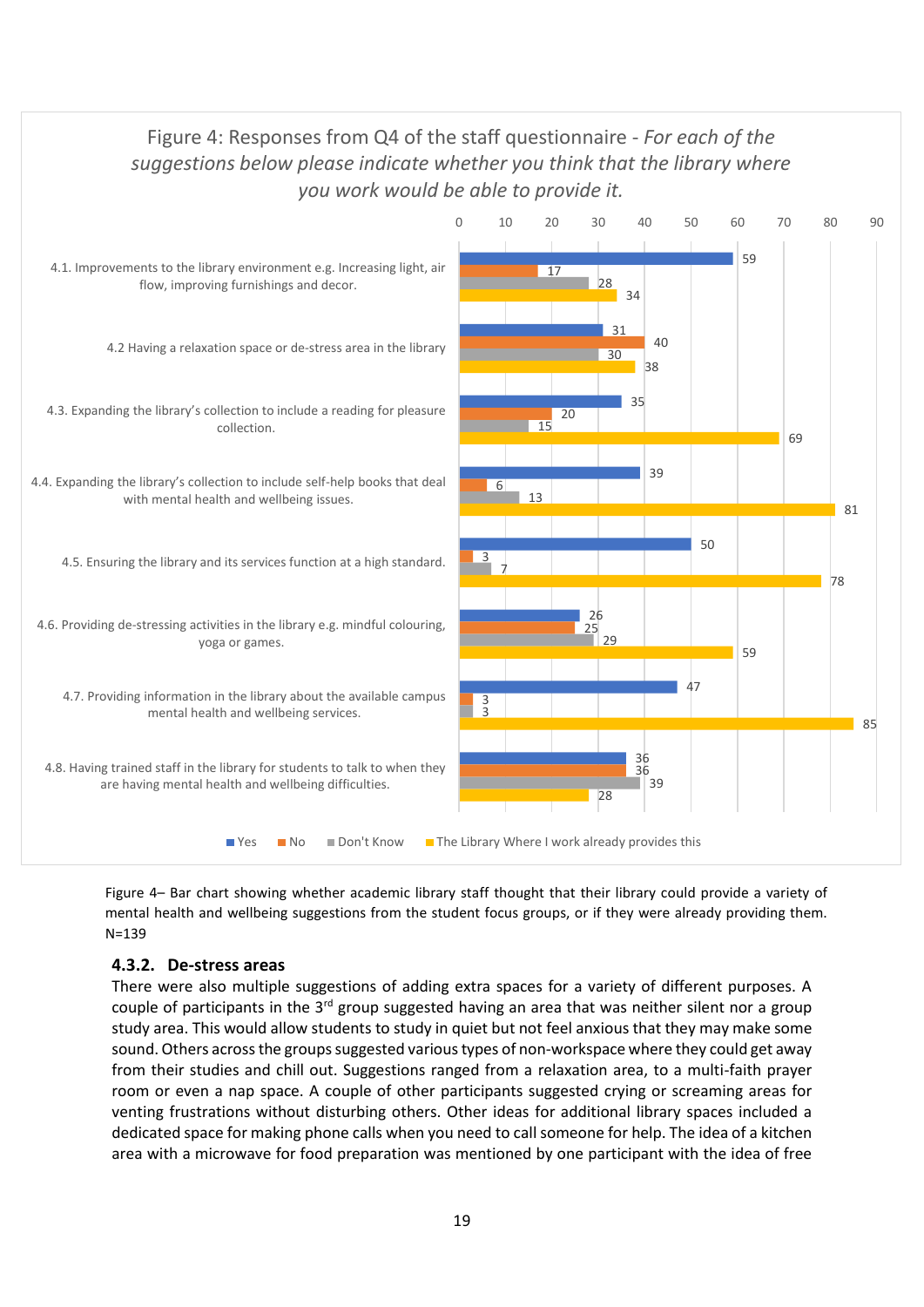fruit, free hot drinks and more water fountains to help productivity and encourage people to keep fed and hydrated being suggested by many more.

My ideal library would have like a 24 hour wellbeing safe space so that people could just go there in the middle of the night whether they are having a crisis or just really stressed out about their work and they're spiralling and they just need someone to talk to and a comfy place to sit and maybe a free cup of tea or something like that and cushions, bean-bags…just somewhere to go when they are stressed out and not coping and something that is open all night even if there is only one person staffing it. (Focus Group Participant 1.1).

The respondents of the staff survey agreed that the idea of having a relaxation space or de-stress area in the library would be effective with 116 saying that they believed it would help support student mental health and wellbeing. However only just under half (49.6%) of the respondents thought that their library could provide this service, or already had this service in place with 28.7% responding that their library would not be able to provide it. This shows that thought it is seen as an effective initiative to support the mental health and wellbeing of students, there is a significant number of institutions who will not have the resources to implement a wellbeing space.

#### **4.3.3. De-stress activities**

New activities organised by the library were frequently suggested ideas for improving mental health and wellbeing for students given by the focus groups. These included reading groups to encourage reading for pleasure, sports activities such as yoga, mindfulness sessions, and cultural activities such as comedy, music or talks that could be for entertainment but could also be themed around mental health and wellbeing.

Sometimes I find that I have been spending the whole day in the library on the weekend, and I just don't speak to anyone the whole day because I am just sitting at my desk and because I know I have the whole day there some hours that are a bit unproductive so maybe having activities, and having different spaces might encourage you to not sit in the same space for a long time.. it's very difficult to work intensely for say, for more than 45 minutes. So even just having those resources would be good. (Focus Group Participant 1.1).

There was also support for this idea amongst library staff with most respondents to the survey (91 respondents) saying that they thought that providing de-stressing activities in the library would help student mental health and wellbeing. However, despite significant support, this was the least popular suggestion of all the student suggestions amongst the staff surveyed. It was also seen as a something that could be enacted by libraries with 61.1% of respondents saying that their library could provide this service or were already providing this service.

### **4.3.4. Expanding the library's collections**

Expanding the library's collections beyond typical academic texts were another popular topic for student suggestions. Proposals included more books that could be read for pleasure, fiction and nonfiction books that dealt with mental health and wellbeing issues and fiction that had themes of social issues or issues around identity. Several in the 3<sup>rd</sup> group put forward the idea of a recommended book of the month or a section curated by librarians that they could pick up and browse at their leisure.

It would be really nice to have a section of books tied into that, which maybe have mental health and wellbeing themes so you can find it helpful to identify with the people in the stories and stuff. (Focus Group Participant 3.6)

The response to this idea from the library staff surveyed was positive. 113 respondents (81.2%) felt that expanding their library's collection to include a reading for pleasure collection would help support student mental health and wellbeing. 127 respondents (91.4%) felt that the idea of including self-help books that deal with mental health and wellbeing issues would be helpful in this area. Both ideas were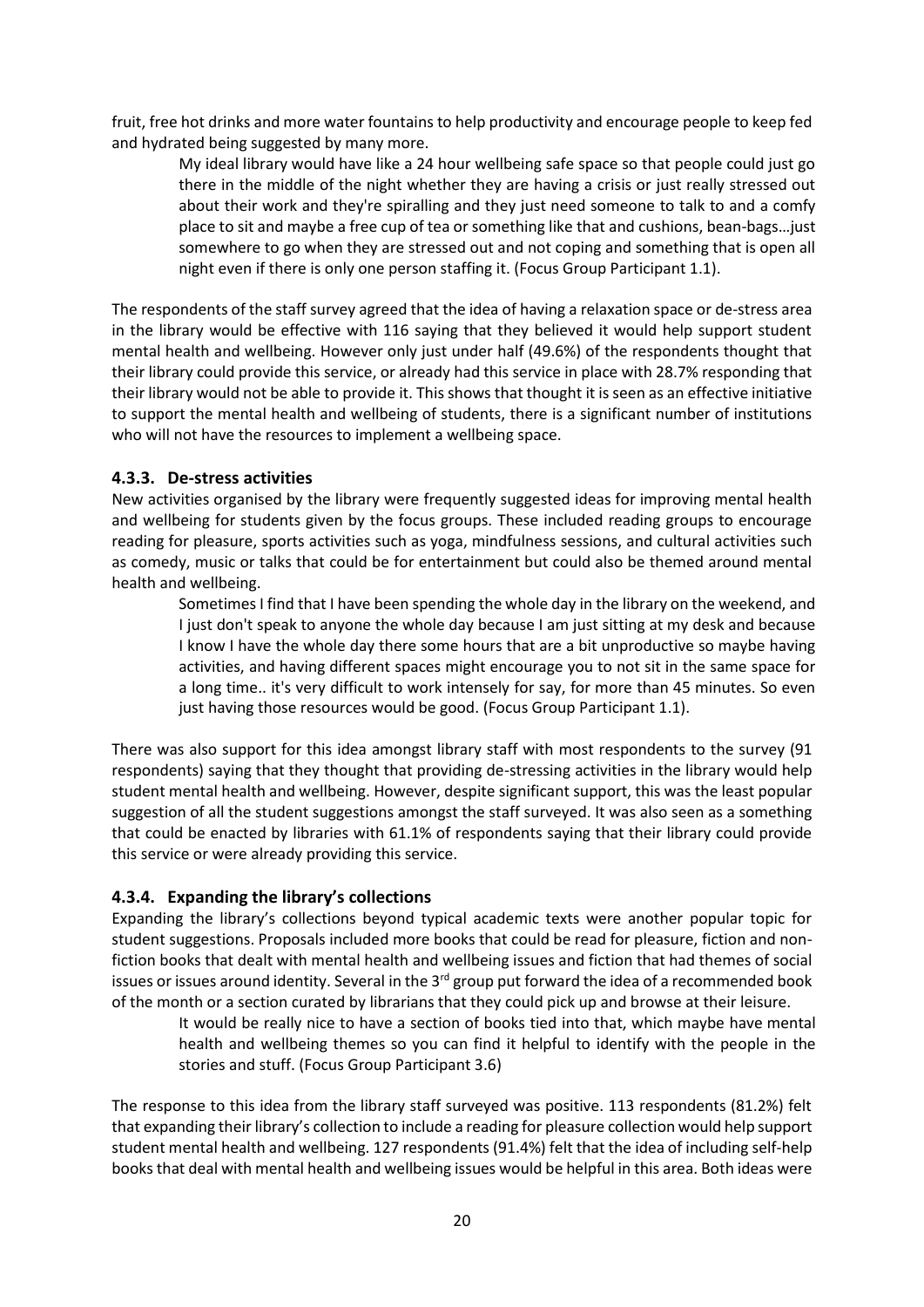also seen to be feasible by library staff, with 74.8% of respondents saying that they could implement a reading for pleasure scheme or were already providing it. 86.3% of staff surveyed had already implemented or felt their workplace could implement the inclusion of self-help books that deal with mental health and wellbeing issues.

### **4.3.5. Ensuring the library works at a high standard**

Several students across the groups advised that a useful way for the library to improve mental health and wellbeing amongst students would be to make spend additional time to make sure systems and equipment work as well as possible and that rules are enforced. Broken equipment and difficult to use services can create extra stress and anxiety for students on top of what they are already experiencing.

What I think would help with mental wellbeing in library is like the library functioning very well because the thing that stresses me out is when you can't find the book you need. (Focus Group Participant 3.1).

Digital technologies were also proposed with a way for students to check the number of free seats before coming in and an easier way to browse collections being proposed as ways to make students' lives easier and therefore reduce stress and anxiety. Putting an app on the library computers that encouraged students to take breaks or provided easy access to mental health and wellbeing resources was also suggested.

You could even have some kind of touch screen type screen where you can look through the books as if they were there on the shelf, then you could have a database that sorts them in the way you want to sort them. So when you log in you have your own personal data that you've collected and how you sorted all your books, and then it could just give you print out of where all your books are, so you don't get stressed about finding them you can just go straight there. (Focus Group Participant 3.7).

The staff survey showed that the library staff agreed with the students with 129 (92.8%) of those who completed the survey responding that they thought ensuring the library functioned at a high standard would help mental health and wellbeing. This was an idea that was seen to be feasible as well as popular with 92% of respondents saying that their library would be able or had already started to ensure that it could run at a high standard, causing less stress for students. This was further noted by one of the responses to the free-text survey question who said that what was important was to 'make sure that the library doesn't cause any additional stress'.

#### **4.3.6. Signposting to other services**

Several students suggested the library could provide better signposting to help services for mental health and wellbeing, such as the university wellbeing team and nightline. More prominent posters and the provision of basic information sheets about mental health and wellbeing issues were mentioned as possible solutions to the problem.

But I think maybe even just having more across the library. Even, and I know this sounds quite strange, but even in the bathrooms... there are always advertising posters for like dial-adonut and gardening and scrunchie sale and I always find myself looking at those, so I think that's quite good. (Focus Group Participant 1.3).

This was the most popular idea amongst respondents to the staff survey with 138 respondents (99.3%) saying that they thought providing information in the library about the available campus mental health and wellbeing services would be helpful for ensuring student mental health and wellbeing. 94.9% of respondents also stated that their library already provided or would be able to provide such information, showing that staff see this idea as achievable for their libraries or have already achieved it.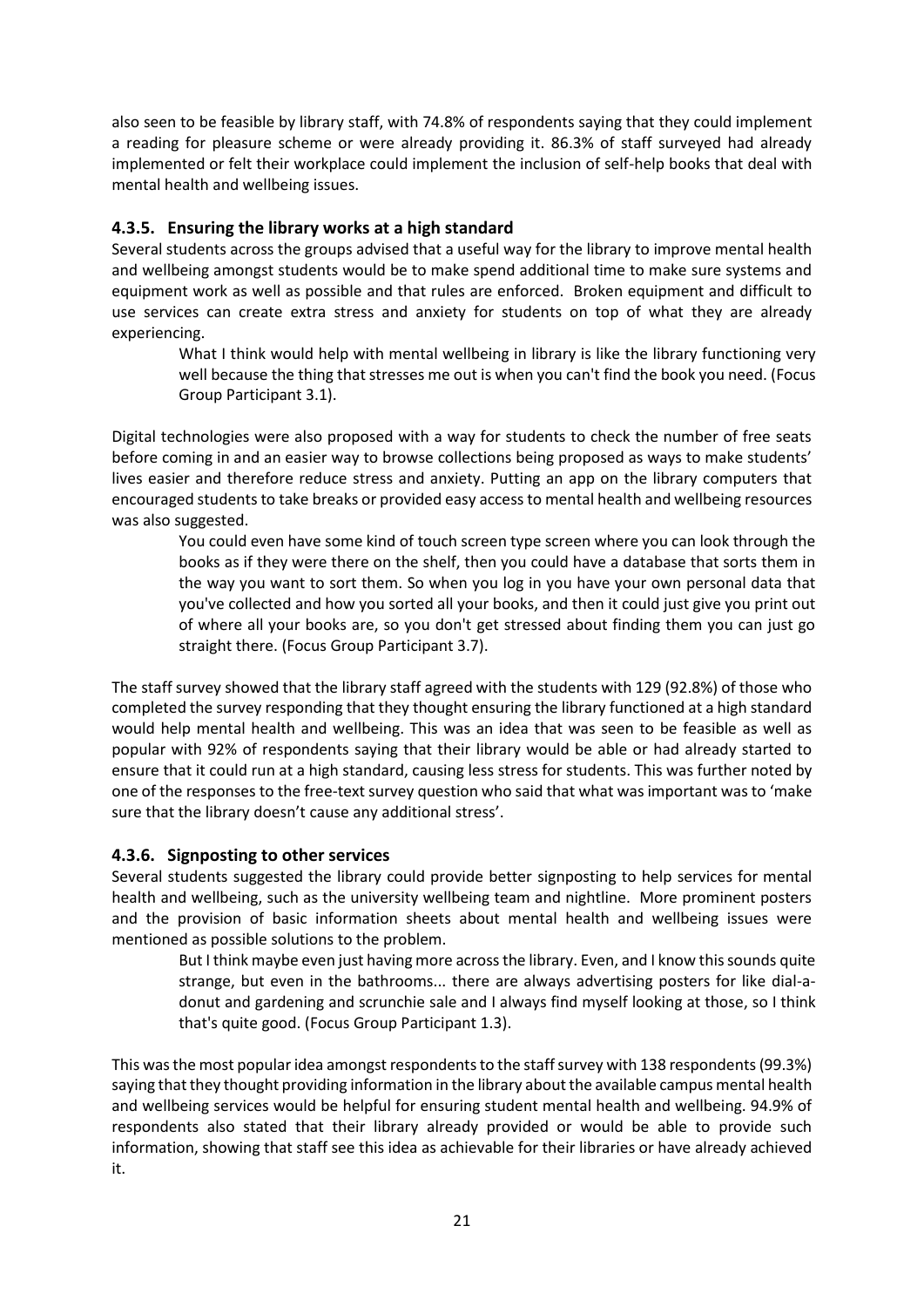#### **4.3.7. Specialist Staff**

The final group of suggestions involved the introduction of specialist staff located within the library who students could go to talk to about mental health and wellbeing difficulties or even library problems at a place and time that was convenient for them.

Or even just having someone to talk to outside of hours, like the accommodation services have that. Where you have someone available, even just to like talk to whether you are having questions about the library or resources, but also just someone to talk to as well if you have any issues. (Focus Group Participant 1.3).

Some 108 respondents (78.2%) who completed the survey agreed that having trained members of staff to talk to students when they are having mental health and wellbeing difficulties would be effective for improving mental health and wellbeing. When asked whether they felt their library could provide this service the results were more varied with less than half of respondents (46%) saying that their library could or already provide specifically trained members of staff.

Overall the comparison of the focus group data and the staff survey results show that the library staff agree that the suggestions for ways that the library could help support student mental health provided by the students could be effective for supporting student mental health and wellbeing. However not all the ideas proposed by the focus groups were thought to be feasible by most staff surveyed. This showed that some ideas such as the introduction of specially trained staff or a 'de-stress' area might not be an achievable aim for a significant number of libraries.

### **4.4. Mental Health and wellbeing schemes already in place in academic libraries**

When asked about their experience of mental health and wellbeing support that was already provided by the library most of the students in the focus groups were able to name some of the initiatives their library services were providing. The specialised quiet area with specialist software for students registered with the disability and dyslexia service was mentioned as a useful resource.

I do think that what is already offered is really good, like the DDS (Disability and Dyslexia Services) registered spaces… when the entire library is full, it's still a quiet space in the silent area, and there are always spaces there. (Focus Group Participant 1.1).

The 'take a break' scheme that encourages students to take a break and enables them to leave belongings in the library whilst they take a short break was also popular amongst participants.

Recent displays in the front of the library which promoted the 'shelf-help' collection and reading for pleasure books were well received with several participants mentioning finding good books from these displays and expressing a keenness for more of these displays in the future.

I've found a few which I have read like from that display outside, but yeah more of that would be good. (Focus Group Participant 3.5).

This shows that existing schemes for improving mental health and wellbeing were noticed and appreciated by students at the university.

The staff survey showed a variety of schemes and activities that were already in place in the respondent's institutions. Of the suggestions from the student focus groups, including self-help books that deal with mental health and wellbeing issues and providing information about available campus mental health and wellbeing services were the ones that the highest numbers of respondents said were already running in their libraries. In addition to responding to the proposals made by the student focus groups, staff used one of the free text box questions to add other ideas that they had put in place to help support student mental health and wellbeing in the library that had not be previously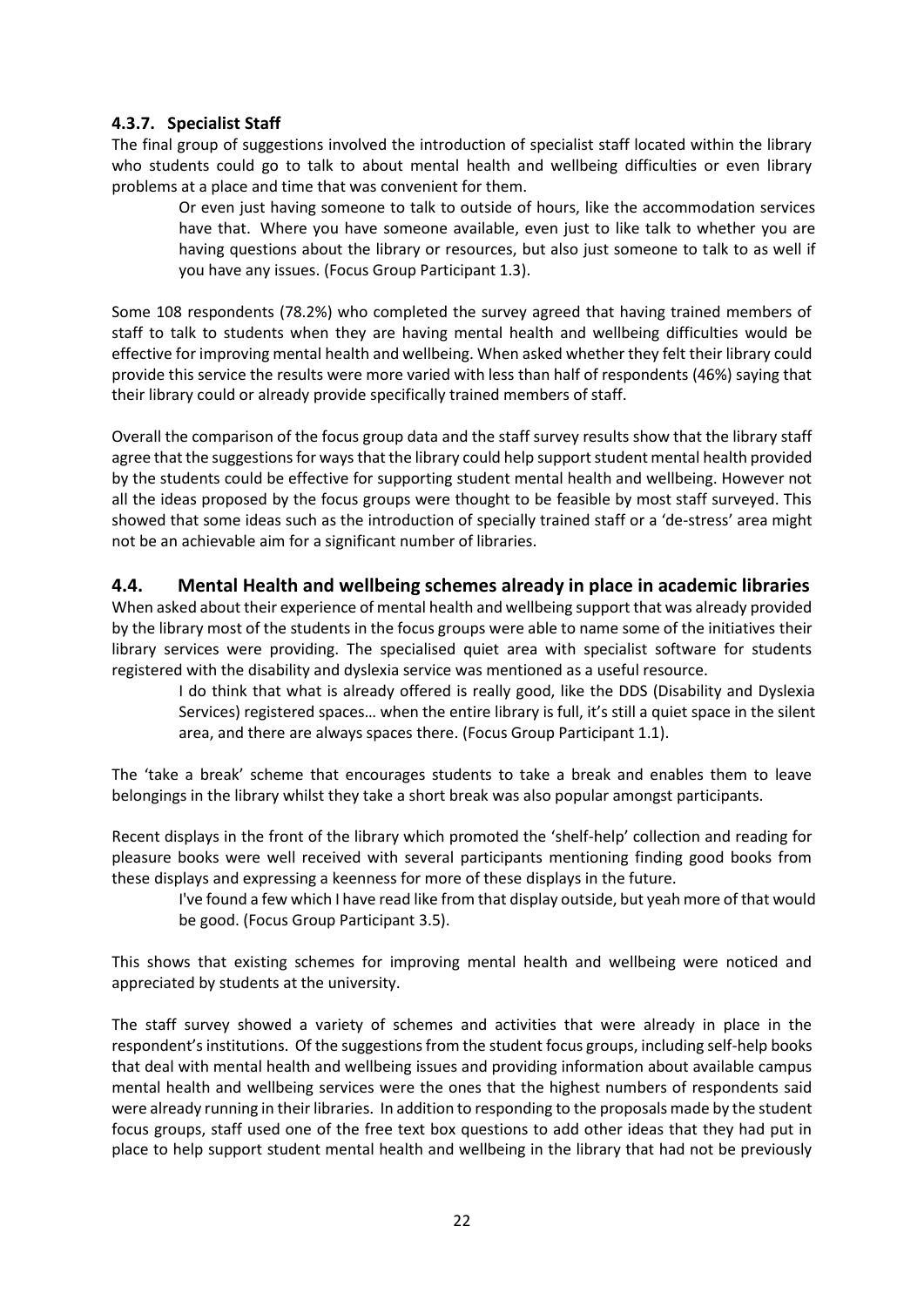mentioned by the survey or give examples of how they had already put the students' suggestions in place.

Some of these involved activities of staff on campus, with some respondents mentioning their collaboration with either the chaplaincy or mental health and wellbeing team. Two respondents mentioned that they worked within a shared service with the mental health and wellbeing team, meaning all staff, including library staff could respond to basic mental health and wellbeing queries and book counselling appointments. One respondent instead had a specific member of library staff who liaised with the mental health and wellbeing team. Some instead collaborated with counselling services for events and for book purchasing. Others mentioned that their staff use learning advisors or liaison librarians to help build students skills and confidence, which they felt would help their mental health and wellbeing. Some respondents mentioned providing additional support to students with mental health and wellbeing difficulties to help them manage their library accounts and fines to help reduce library related stress.

Many survey respondents detailed the events they offered events to improve mental health and wellbeing these included offering drinks and healthy snacks, visits with therapy dogs, wellbeing workshops, and quiet tours and introductions. Others mentioned specific environmental changes to improve student wellbeing that they had already made such as introducing lockers, plants, displays of appropriate resources, and generally creating a welcoming atmosphere. Some of the initiatives mentioned by survey respondents did not fit directly into the categories given by the survey itself. These included encouraging students to take a break, the introduction of a wellbeing thesis or online wellbeing guides, giving out wellbeing advice via social media and induction packs, and allowing automatic renewals to make life easier for students. This shows that there are a wide variety of library initiatives to support student mental health and wellbeing already in place and gives examples of how libraries have already put some of the student focus group suggestions into practice.

#### **4.5. Summary**

This has shown the results of the qualitative and quantitative data, giving the opinions of both students and staff around mental health and wellbeing in the library, the ideas the students have for how the library could better support student mental health and wellbeing and how feasible library staff think they are. The subsequent section will examine the results of the research and place them in the context of previous research literature on the topic presented in the literature review.

# **5. Discussion**

### **5.1. Introduction**

The discussion contains a brief overview of the research problem and the aim and objectives of the project, followed by the main part of the discussion which is divided by theme. It will look at the results of the research and place them in the context of previous research literature on the topic presented in the literature review.

The issue of mental health and wellbeing of university students has been of increasing interest in recent years. Despite recent initiatives to get all parts of the campus involved in improving student mental health and wellbeing in a 'whole university approach', little focus has been on how the academic library can play its part. There are multiple examples of reports of academic libraries that have tried initiatives to try and help support mental health, but little in-depth research has been done on this topic. The aim of the research is to investigate how academic libraries can positively impact on student mental health and wellbeing. To achieve this, and meet the first two objectives of the research, focus groups were established to determine whether students would be interested in mental health and wellbeing support from their library and if so what sort of support they would find useful. The other objectives of the project were to determine whether academic library staff would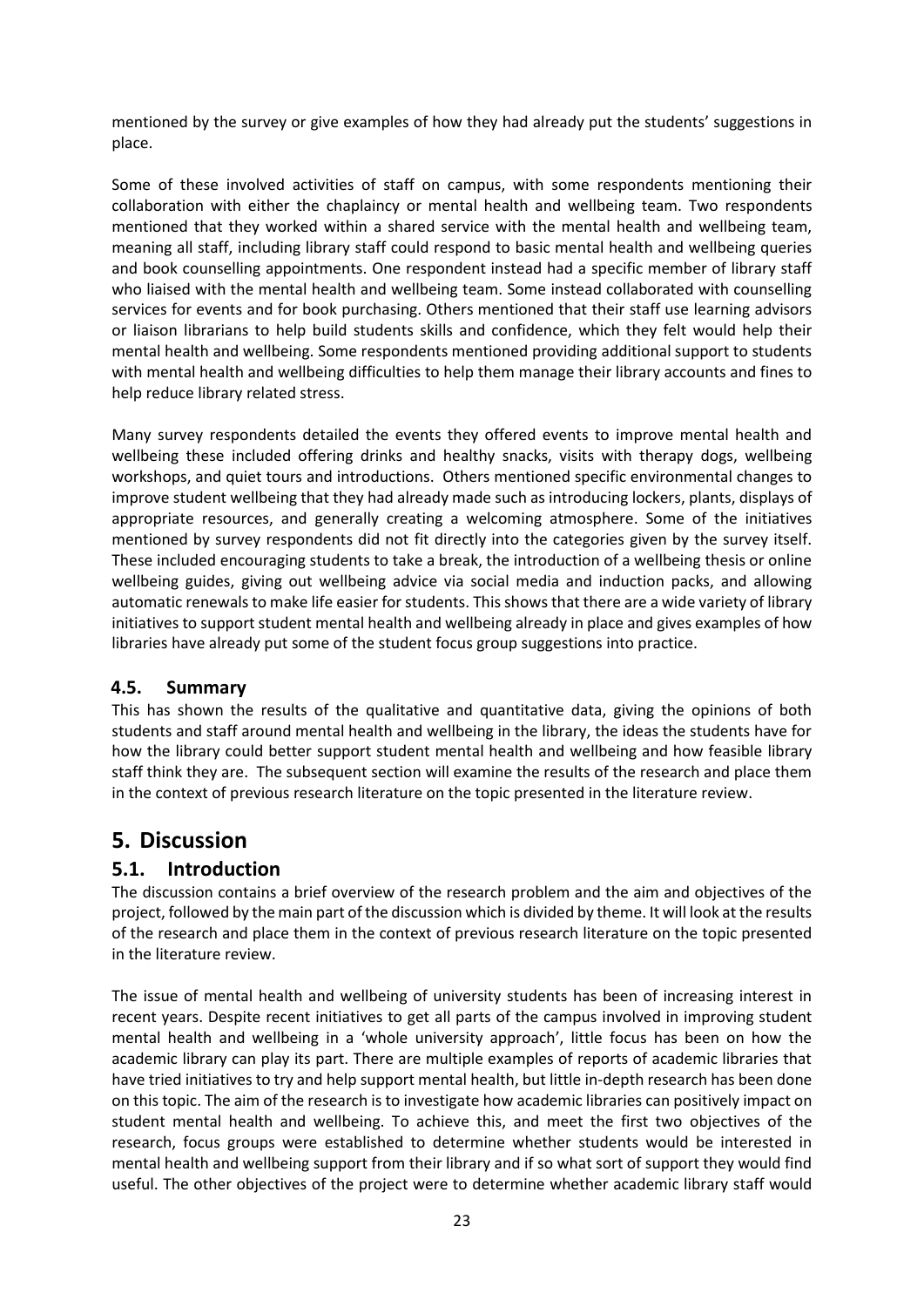think that such mental health and wellbeing support from the library would be appropriate, and whether they think that the ideas for mental health and wellbeing support provided by the students would be feasible. These were achieved through an online survey of academic library staff. This research was undertaken to inform best practice in mental health and wellbeing in academic libraries and inform future research in this area.

# **5.2. The Academic Library as a location for mental health and wellbeing**

### **support for students**

#### **5.2.1. General feelings towards the library**

The results from the focus groups showed that students had mixed views about how they felt about the library as a place. Many of the students saw the library as cosy, welcoming space, where they were happy to work and felt productive. This supports the work by Demas (2005) which proposed that the library is a valued sanctuary of learning and teaching which offers security and quiet. It also suggests that some of the students feel that their academic library holds some of the therapeutic qualities described in research into public libraries (Brewster 2014) such as providing a comforting, calming space. This shows for that the academic library does have the potential to be a safe, calm space that students could go to seek comfort when they are stressed and a suitable location for hosting certain health and wellbeing initiatives.

However other members of the focus group disagreed, feeling that the library carried more negative associations. Some felt that the library was too busy or too noisy to be a good working environment, with several other focus group members complaining that the space was claustrophobic. One student particularly pointed out that the library would always be associated with stress since they go there to complete their university work. Something they saw as an inherently stressful task. This shows that though there were many students who saw the library space comfortable, productive space, not all the students saw same space the same way. This further suggests that the academic library may not be a suitable calm space or location for hosting health and wellbeing initiatives for some students and that what students view as comfortable space may differ on an individual by individual basis. The idea that students might differ in what they want from the library space or that the library spaces might not be comfortable was not discussed in the previous research that was examined for this project.

#### **5.2.2. How the library is used**

The data from the focus groups also showed the variety of ways that the library is used. Some were frequent users, using it as a base during their day, often staying for long studying sessions. Others were more infrequent users, popping in only to find resources or print. None of the focus group participants did not use the library at all. Not all the ways the students used the library were linked with their studies, with several students mentioning it as a popular place to meet and socialise with others. This supports work by Ramsey and Agard (2018) which described academic libraries as both information providers and community centres. The fact that all students questioned use the library shows that it is a central part of student life, making it somewhere they are likely to visit and where they would be likely to come across mental health and wellbeing activities or information if they were provided. That the students use the library for a variety of purposes suggests that they could be open to other activities and initiatives available in the library that are not study focused such as those involving mental health and wellbeing.

### **5.2.3. Feelings towards mental health and wellbeing schemes in the library**

When the idea of mental health and wellbeing schemes in the library was put to the focus groups, most students responded positively, giving different reasons as to why they were supportive of the idea. Many of the students noticed that there was a need for further mental health and wellbeing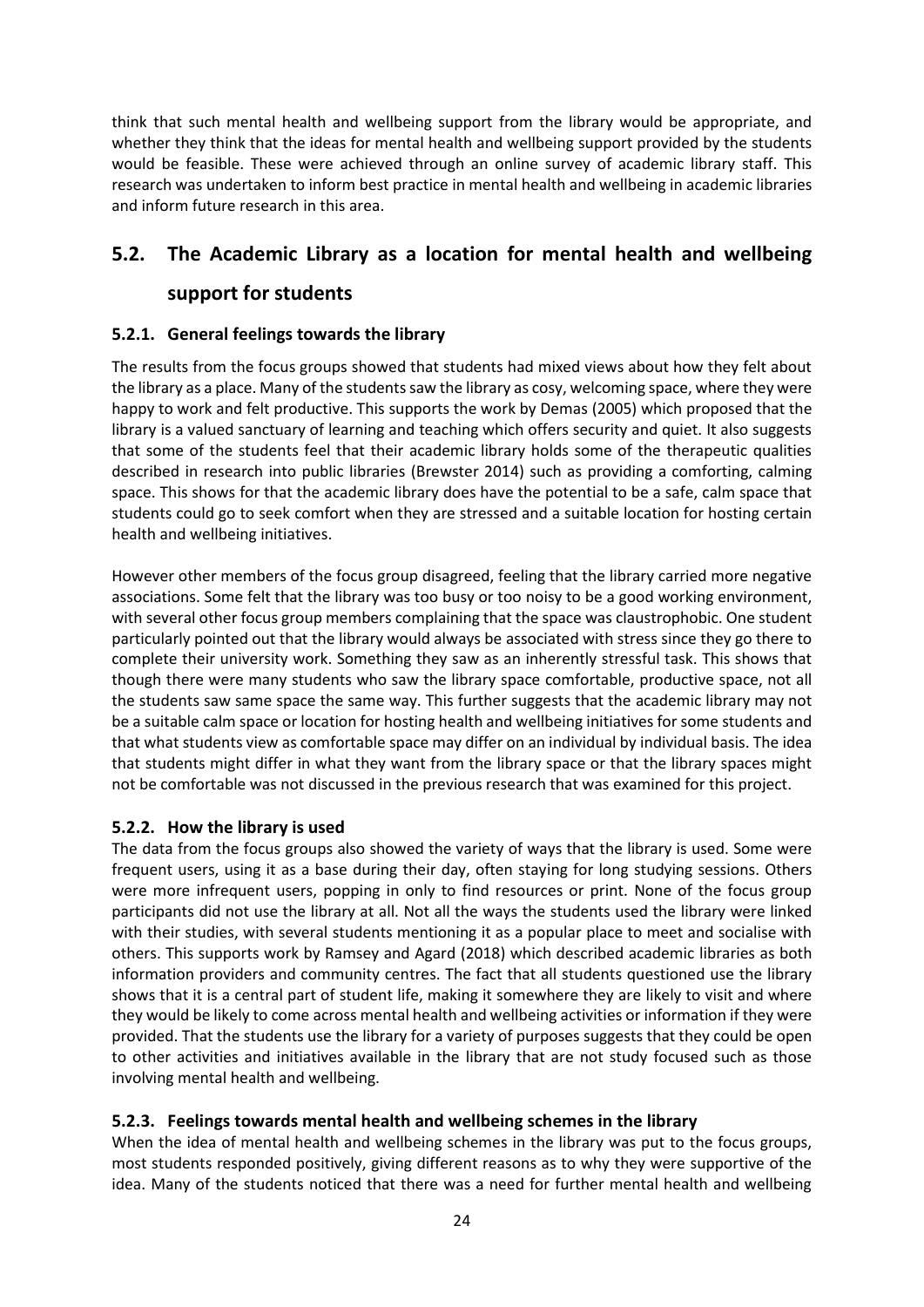support across campus, with numbers of students facing difficulties increasing. This increase was also reported by research by Universities UK (2015) and UNITE (2016). Some students were positive towards the idea as they saw the library as a convenient place for mental health and wellbeing activities due to the central location of the library and the fact that it is open 24 hours. The students also provided a variety of ideas that could be put in place to provide support for student mental health and wellbeing in the library, showing their enthusiasm for the idea and their willingness to collaborate, which was also found by research by Querstret (2019) who found that students wanted to collaborate on this issue and Robison and Muszkeiwicz (2018) who trialled a successful student driven library destress programme. Although most of the focus group participants were positive towards the idea of mental health some did not necessarily see the library as a place that they would usually think of when looking for this kind of support. Others had reservations about the type of support that would be available through the library and if it would be effective.

When the same question was put to the academic library staff in the survey to determine whether they felt that providing such support would be appropriate, 93.3% said that they agreed or strongly agreed that the library should be involved in mental health and wellbeing support for students. This shows that the academic library staff agree with the idea of the whole university approach to student mental health and wellbeing and that the library should play its part. The comments left at the end of the survey showed that many staff had an awareness of the issue of mental health and wellbeing amongst students and that some of the staff had already experienced dealing with these issues firsthand, showing that they, like the students, see the need for mental health and wellbeing support in the library. This aligns with research by Conroy (2018) who found that many front-line library staff were already dealing with students having mental health and wellbeing issues. 83.4% of the staff surveyed either agreed or strongly agreed that they were comfortable supporting mental health and wellbeing of students, with some mentioning training they had already undertaken to achieve this. This shows that most of the library staff surveyed were happy to help support student mental health wellbeing, this was similar to the findings of research by Grant (2000) into mental health and wellbeing training of academic staff which found that academic staff were positive about being involved in mental health and wellbeing support. The library survey also showed that the library staff supported most of the ideas that the students proposed and that many had already been put in place. This further shows that there is support amongst academic library staff for mental health and wellbeing programmes in the library.

Despite most of the surveyed staff being supportive, some mentioned some concerns about library mental health and wellbeing programmes. Some shared the concerns found by research by Brewster (2013) into librarian perspectives on Bibliotherapy that they would make mistakes or that they might not have sufficient training to play a mental health and wellbeing role.

Others shared the concerns raised by Walton (2018), that introducing new services to the library such as those for mental health and wellbeing could cause a decline in quality of the vital services already in provided by the library. When asked about the feasibility of whether their library could provide mental health and wellbeing services, the results were more mixed. Most survey respondents felt that they did have management support to implement mental health and wellbeing initiatives. However, when asked about funds for such initiatives 39.9% said they felt their workplace did have the funds, 34.5% said they did not. Fewer respondents felt that staff at their institution would have the time to implement these initiatives with 38.8% saying that they did and 47.5% saying they did not. Space was another limiting factor in the implementation of library mental health and wellbeing schemes that was mentioned at the end of the story.

These results show that most students and staff were supportive of the idea of mental health and wellbeing support for students in the library, but both groups had members with significant concerns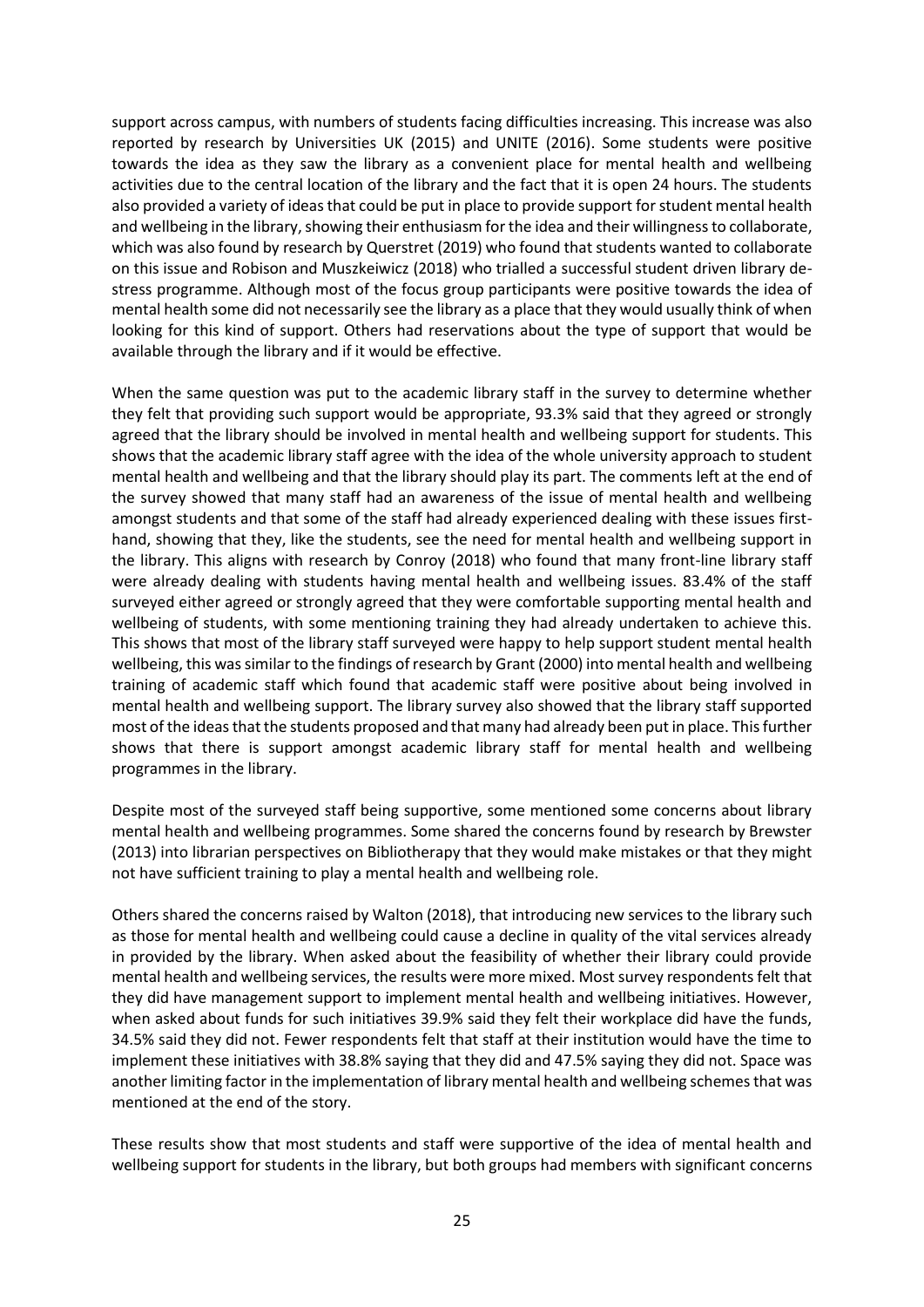about this idea. The staff survey also showed that not all library staff surveyed felt that their institution would have the resources to implement mental health and wellbeing support programmes.

### **5.3. Ideas for the library to help support mental health and wellbeing**

The second objective of the research was to establish forms of support students think it was most useful for libraries to provide to help their mental health and wellbeing. The data was then used to form questions for the staff questionnaire to establish whether they agreed with the ideas offered by the students, and whether they felt they were feasible, to meet the fourth objective of the research. Many of the suggestions given by students as to how the library could support student mental health and wellbeing concerned improvements to the library environment. These were mainly were ways to make the environment more comfortable or to ensure that they could focus better. These included improvements to seating, lighting, air flow, and the introduction of plants. However, that fact that students mentioned a diverse range of environmental adjustments suggests that there could be individual differences in the environmental changes that the students prefer, making it difficult to create an environment in the library that would make everyone calm and focused. The idea that the library environment might have an impact on student mental health and wellbeing is something that has not been discussed previously in academic research.

Another notable suggestion from the student focus groups was that having well run library services would help ease stress and improve their mental health and wellbeing. Malfunctioning equipment such as computers, Wi-Fi and printers were reported as common causes of stress amongst the students, as was the lack of adherence by other students to the library rules. In addition, several students made suggestions for new technologies for the library to adopt, not just to directly give them information on mental health and wellbeing, but to help make the library easier to navigate and use. This further suggests that the students felt that a well organised library system would improve their mental health and wellbeing by removing the stress that occurs when the library itself is difficult to use. This idea has also not been greatly discussed in previous research literature and could be an area for future research.

The idea of a specific de-stress spaces was also popular amongst the focus groups, with suggestions ranging from a quiet chill-out space with comfy seating to somewhere where students could cry or scream to vent their frustrations. This is contrary to research by Bremer (2019) who trialled a library relaxation space but found that the space became no more popular amongst students. It was also the suggestion that the fewest library staff had either already implemented or felt that they would be able to implement, suggesting that it might not be feasible for a significant number of institutions to create a de-stress area.

The expansion of the library collections to include non-academic texts was popular amongst the student focus groups. Students offered many suggestions of which types of books that they would like to see which included non-fiction such as a 'shelf-help' or bibliotherapy collection that would allow them to read about mental health and wellbeing and support themselves, and fiction that touched on mental health and wellbeing issues through which they could address any difficulties they had in a more informal way, or simply books they could read for pleasure. The fact that students were already aware of the shelf-help collection in their library and spoke positively about it further suggests that this is something that students find useful. Bibliotherapy has been discussed positively in the literature, having been found to be affordable and effective in a higher education setting (Azadbakht, Englert 2019). Both the ideas of self-help books and a reading for pleasure collection were supported by library staff. Slightly more of the staff surveyed thought that the self-help books would be effective for improving the mental health and wellbeing of students than the reading for pleasure books, whereas the students showed more enthusiasm for fiction, showing a slight difference in views between staff and students about which books would be more useful to have in their collections.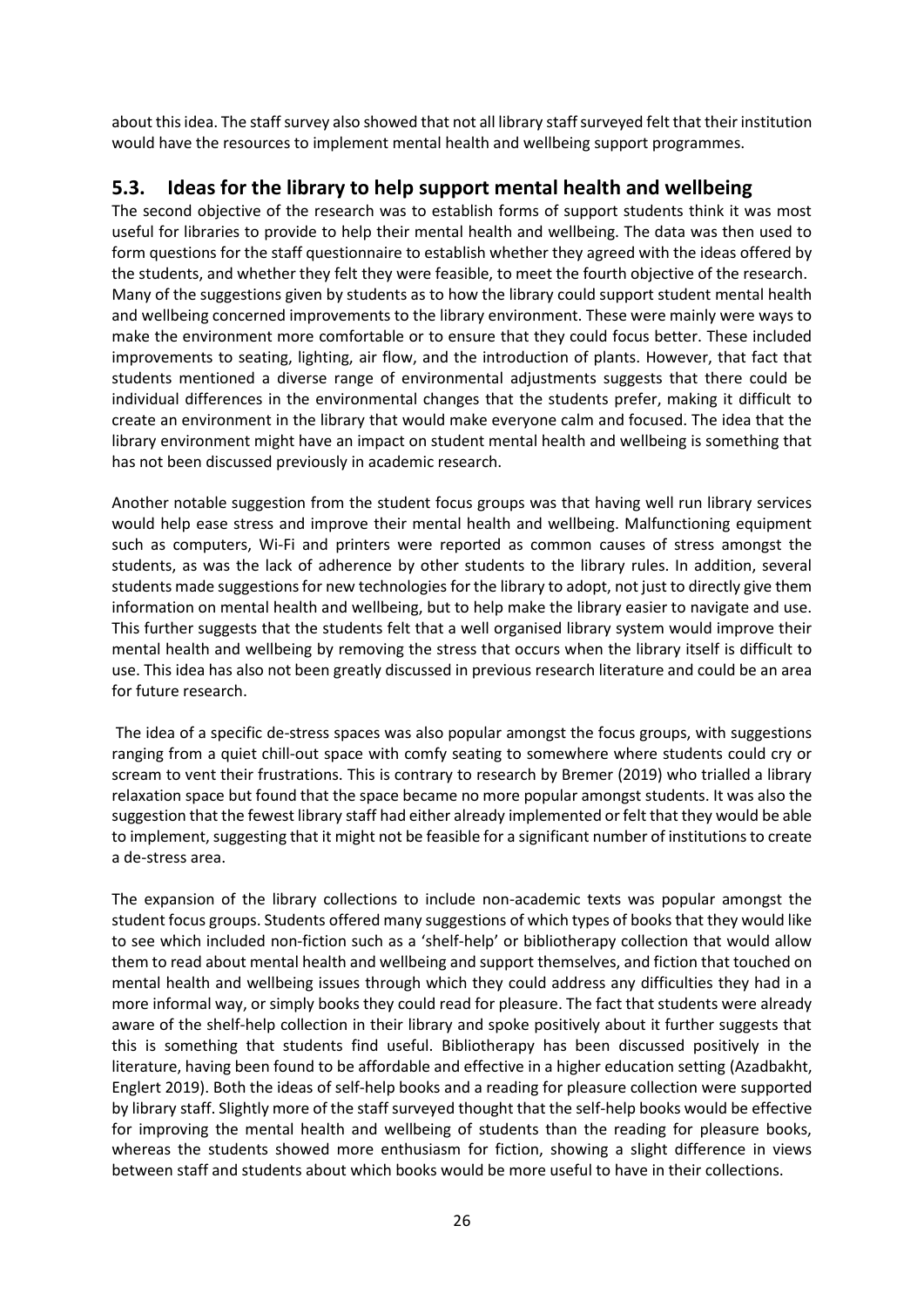The student focus group participants also suggested a wide variety of de-stressing activities. These ranged from cultural activities such as music and drama, to colouring, talks, yoga, and meditation. These involved both active, where the attendees must turn up at an appointed time and passive activities, where the attendees can complete the task when they like, as described by Robison and Muszkiewicz (2018). However, unlike the research by Robison and Muszkiewicz (2018) where the students showed a preference for the passive activities, the student focus groups showed no preference between the active and passive activities, mentioning suggestions for both. Despite significant support from students and staff, and much literature being written about de-stressing activities in university libraries, when library staff were asked if they thought these activities would improve student mental health and wellbeing, it received a lower number of positive responses that the other student suggestions. This could suggest that staff had a more mixed view than students about the effectiveness of de-stress activities.

Better promotion and signposting of the mental health and wellbeing services on campus was another commonly mentioned suggestion, with students mentioning that there should be information in more prominent places such on library displays and bathrooms, where students would see them. This was the student suggestion that received the most positive responses on the staff survey as well as the service that most of the respondents said their library already provided showing strong staff support of this idea and that it is feasible for most institutions to implement. Although many libraries already provide this service, and that the staff and students surveyed supported it, the effectiveness of signposting to other services from the library has not been examined by previous research.

The idea of having specialist trained staff in the library to help students deal with mental health and wellbeing difficulties was another popular suggestion in the student focus groups. Many students feeling that having the opportunity to have someone who was available in the library to talk to when they needed would be useful. Most of the suggestions which came from students specifically mentioned having members of the wellbeing team which differs from the research by Conroy (2018) which investigated the Mental Health First Aid training of library staff. This could suggest that students do not expect the library staff themselves to be able to help them with any mental health or wellbeing difficulties, but collaboration with trained professionals from other departments of the university. There were several mentions of working with other teams such as chaplaincy or wellbeing services in the staff survey, showing that this collaboration between staff does happen in some institutions. This is supported by research by Borchard and Meyers Martin (2015) which found collaboration on wellbeing support was undertaken by 40% of HE institutions surveyed.

The research aimed to discover whether the library staff feel that the suggestions of the focus groups were achievable. Staff were supportive of all the ideas from the student focus groups when surveyed, with most respondents saying that each idea would help support student mental health and wellbeing. Providing information about mental health and wellbeing services available on campus received the most positive responses, with providing de-stressing activities received the fewest. This shows that the staff agreed with the students on whether their suggestions would be good for student mental health and wellbeing, but that they thought some would be more effective than others. Research on the opinions of academic library staff on which library mental health initiatives would be effective was not something that was found in previous literature.

When asked if their library could provide the services suggested by the students, the responses where more mixed. Some of the suggested initiatives such as providing information about campus mental health and wellbeing services or providing self-help books about mental health and wellbeing issues where seen as achievable or something their institution was already achieving by most respondents. However less than half of the respondents thought their library would be able to provide specially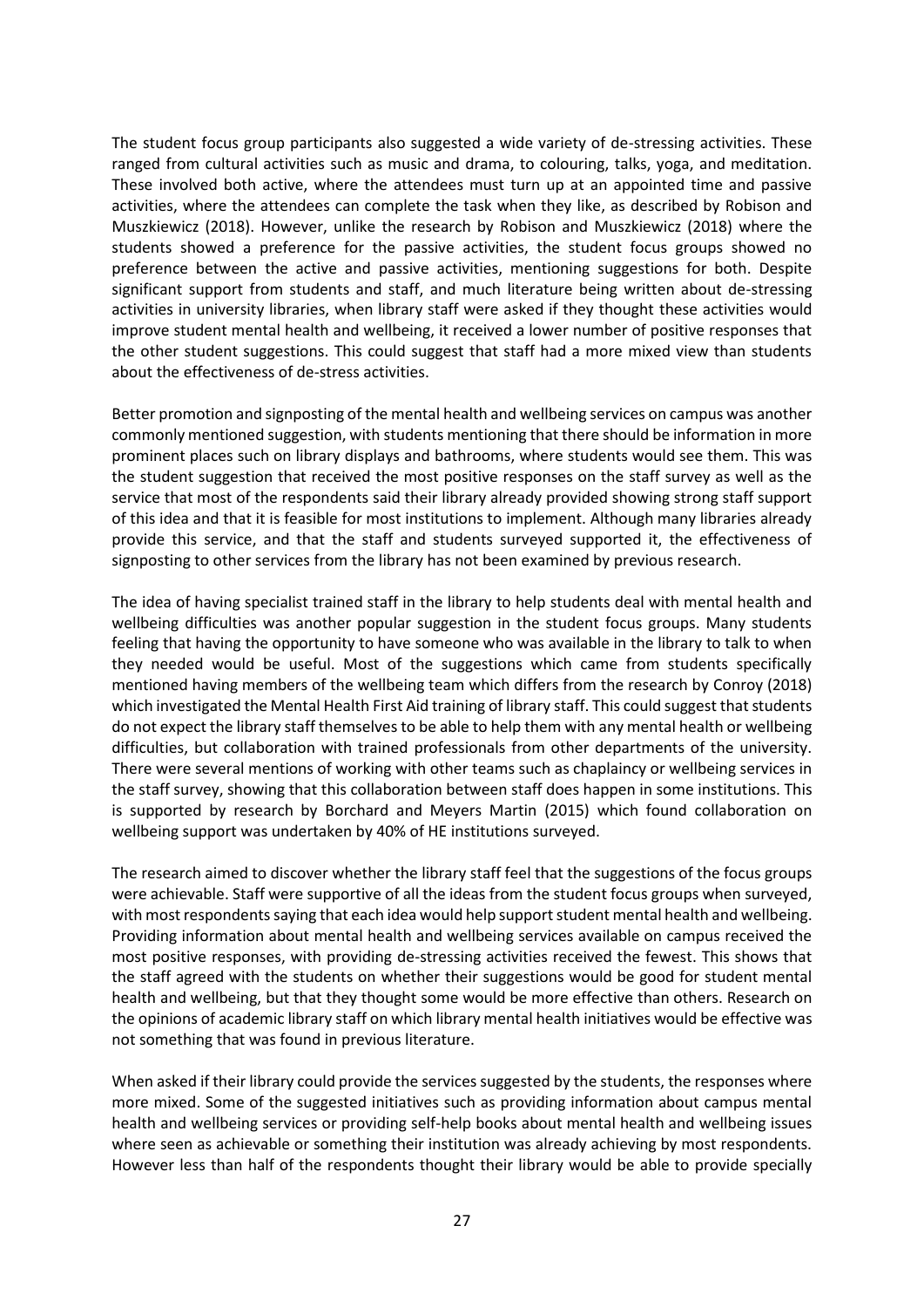trained staff or de-stress area or had already implemented these schemes. Several respondents to the staff survey also expressed concern that they would not be able to provide all the mental health and wellbeing services suggested by the students in their library. This shows that many libraries may not be able to implement all the suggestions offered by the student focus groups. This shows that some of the concerns raised by Walton (2018) about the ability of academic libraries to provide these services might be well-founded.

## **5.4. Mental Health and wellbeing schemes already in place in academic libraries**

The student focus group participants were found to be aware of the mental health and wellbeing programmes already offered by their university library, which further supports student interest in these programmes. The staff survey also showed that many university libraries had already implemented mental health and wellbeing programmes showing that there is already support for these services and that they are feasible in some cases. This supports research by Borchard and Meyers-Martin (2015) which showed that many academic libraries were already providing activities to support student wellbeing. 'Providing information in the library about mental health and wellbeing in the library' being the one that most of the survey said had already been implemented in their library suggesting that is popular and easy to implement. The efficacy of this information is something that has not been found in previous literature. Trained staff was the service that the fewest of libraries had already implemented suggesting that it is more difficult to implement.

## **5.5. Summary**

This section has provided a discussion of the main findings of the research placing them in the context of previous research literature on the topic. The subsequent section will provide the final conclusions of the research.

# **6. Conclusions**

### **6.1. Introduction**

This section provides the main conclusions of the research, and evaluation of the aims and objectives of the research, the limitations of the study, and scope for further research.

### **6.2. Conclusions of research**

From the findings and discussion of this research there are several points that can be concluded. The student focus groups, and staff survey showed that both students and staff felt positively towards the idea of mental health and wellbeing support in libraries, and that the library would be a good location for mental health and wellbeing support. However, both students and staff did express some concerns about what the support would entail and how it would be put in place.

Students gave a variety of suggestions of what they thought the library could do to improve student mental health ranging from environmental changes to de-stressing activities, relaxation spaces and service improvements, showing that students have many different ideas of what they want in terms of mental health and wellbeing in the library.

The staff survey showed that the library staff thought that all the ideas given by the students would be effective, with the most positive response being for the suggestion that the library should provide information about available campus mental health and wellbeing services.

The question of whether providing mental health and wellbeing support in the academic library was feasible generated a more mixed response. Most staff survey respondents felt management support was there, but many lacked the funds, and staff time. There were also varied responses on whether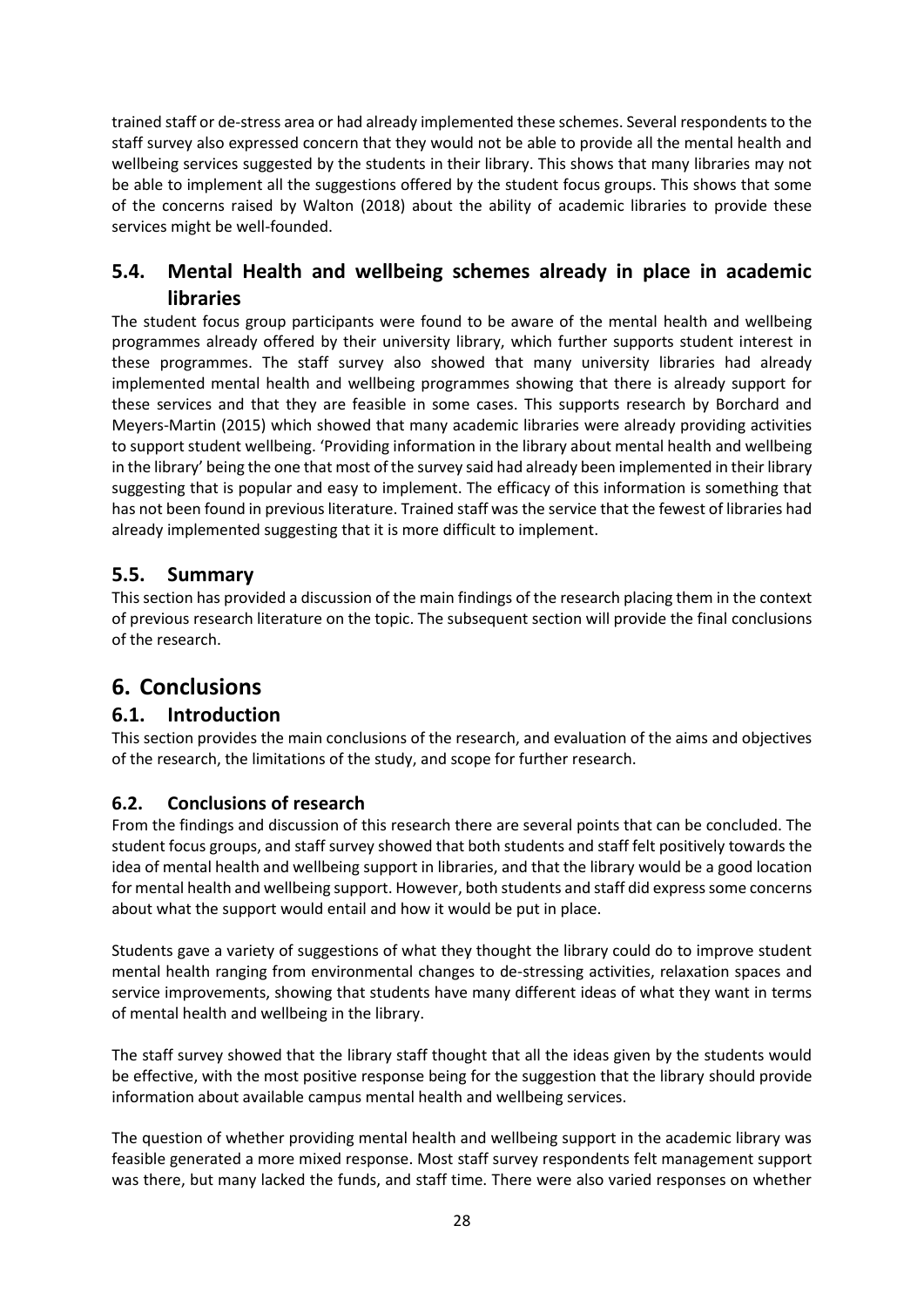they could provide the specific suggestions offered by students. Most respondents thought their library could provide some of the suggested services or that their library was already providing them, such as a self-help collection. Other suggestions such as the relaxation area were less feasible with many respondents saying that their workplace could not provide them. This showed that not all mental health and wellbeing support schemes would be feasible for all university libraries.

# **6.3. Evaluation of aim and objectives**

The aim and objectives of the research were fully met. The focus groups and surveys showed the variety of ways that academic libraries can support mental health and wellbeing with input from students and library staff, meeting the aim of the research. Objective one, which was to determine whether students are interested in academic libraries participating in Mental health and wellbeing support was met by the student focus groups which generated rich data and insights into how the students felt about the library, how they used it, and how they felt towards the idea of their mental health and wellbeing being supported by the library. Objective two, which was to establish which services students think it would be useful for libraries to provide to help their mental health and wellbeing was met through the focus groups which gave the students the opportunity for to discuss their ideas and build on each other's. This resulted in a wide variety of suggestions being gathered. Objective three was to determine whether librarians feel that providing mental health and wellbeing support would be appropriate for the library, was met by the staff survey, which reached a large number of library staff and was able to determine their positive feelings towards the issue. Objective four, which was to establish whether librarians feel that providing such support would be feasible was also met by the library staff survey which showed there were limiting factors to the provision of mental health and wellbeing services and that not all libraries were able to provide all the services suggested. Although the research aims and objectives were met, more data would be required to validate the findings.

## **6.4. Limitations of study**

There were several ways in which this research study was limited which could have had some bearing on the results. Due to difficulties in recruitment, there were small numbers of focus group participants which could have limited the amount and depth of results gathered. Time constraints limited the study by giving less time to source participants, conduct more focus groups and have longer focus group sessions which could have generated a broader range of ideas. Additionally, the participants for the focus groups were sourced from one university due to time constraints. This could affect the results as students from other institutions may have different opinions on their library and mental health and wellbeing services within it due to differences between libraries. An independent moderator was unable to be found for the focus groups which led to the focus groups being moderated by a member of library staff. This may have impacted the results as participants might not have wanted to appear critical of the library in front of a member of staff of the library where they studied. There were a large number of respondents to the staff questionnaire but it is possible that only those who were interested in the issue discussed would have responded to the survey so it may not have provided an accurate representation of the views of all library staff.

## **6.5. Scope for further research**

The research has generated several possible ideas for future research. The research could be expanded to students of other institutions and the number of library staff surveyed could be increased to gather more data and create a better picture of the issue. A more detailed study could be done on the effectiveness of the services proposed by the student focus groups and how they are implemented. It would be most useful for these to focus on the suggestions that had not previously been researched in depth such as the provision of information about campus mental health and wellbeing services. Due to the lack of resources many universities face it would also be beneficial to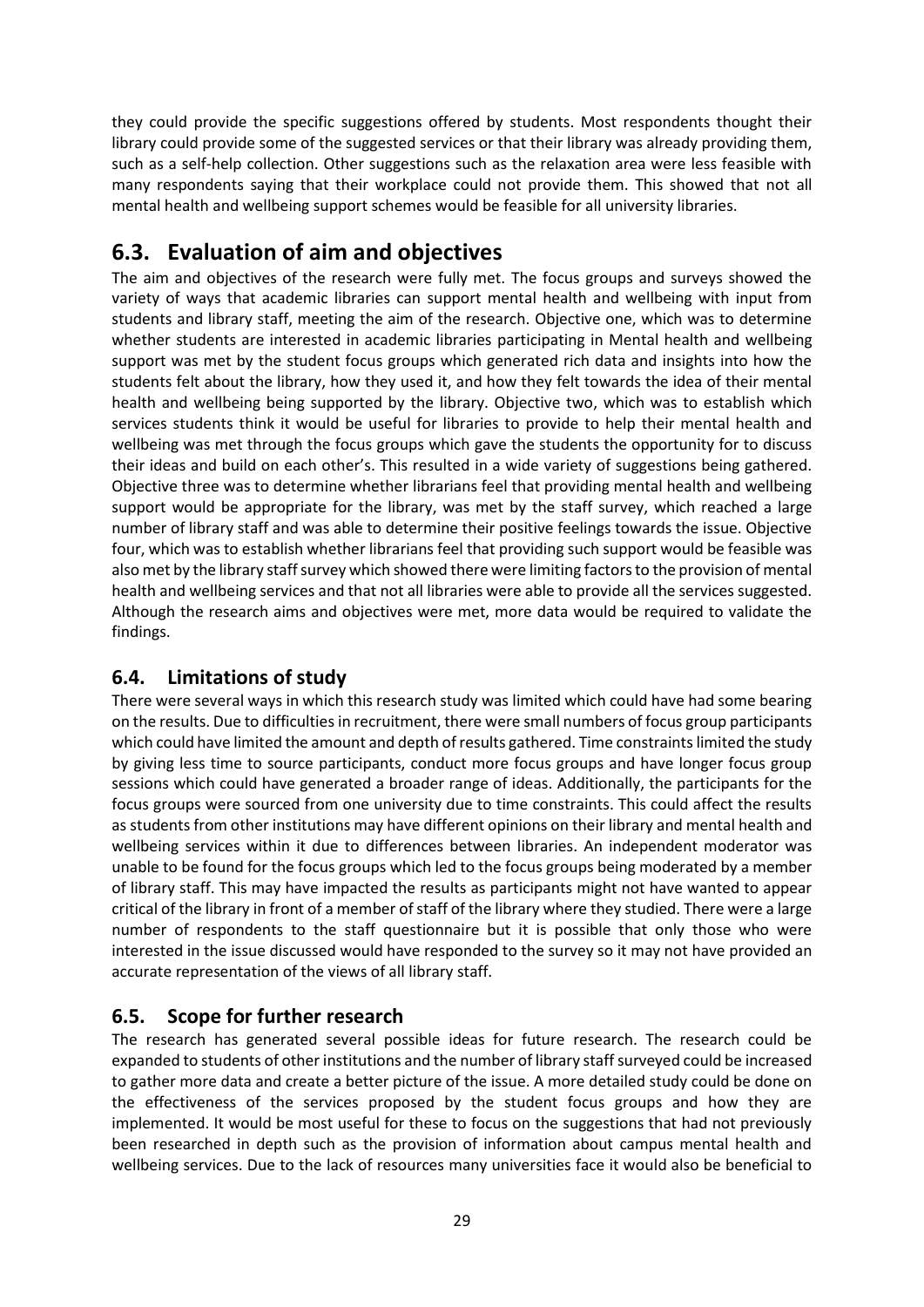investigate student preferences towards the suggested mental health and wellbeing support initiatives using a ranking exercise, enabling library staff to decide which initiatives they should focus their resources on. Collaboration between libraries and other campus services was mentioned by staff as way that mental health and wellbeing support could be provided, which also merits further investigation.

### **6.6. Concluding remarks**

Academic libraries can play an important role in the whole campus approach to mental health and wellbeing as they are a central part of students' lives. The enthusiasm staff and students for mental health and wellbeing initiatives is high, but universities will have to ensure such programmes are effective and within the limits of the library's resources. Collaboration with other campus services such as counselling may be necessary to make mental health and wellbeing in the library successful.

# 7. References

ANDREWS, B. and WILDING, J.M., 2004. The relation of depression and anxiety to life-stress and achievement in students. *British Journal of Psychology,* **95**(4), pp. 509-521.

ANNA FAGERHEIM, B. and WEINGART, S.J., 2005. Using focus groups to assess student needs. *Library Review,* **54**(9), pp. 524-530.

AZADBAKHT, E. and ENGLERT, T., 2019. Promoting student wellbeing through a student success collection. In: S. MCNICOL and L. BREWSTER, eds, *Bibliotheraphy.* London: Facet Publishing, pp. 171- 180.

BORCHARD, L. and MEYERS-MARTIN, C., 2015. The finals stretch: exams week library outreach surveyed. *Reference Services Review,* **43**(4), pp. 510-532.

BRAUN, V. and CLARKE, V., 2006. Using thematic analysis in psychology. *Qualitative Research in Psychology,* **3**(2), pp. 77-101.

BREMER, P., 2019. Reflecting on student mental health: Creating a meditation room in a small college library. *College and Research Libraries News,* **80**(6), pp. 339-342.

BREWERTON, A. and WOOLEY, R., 2016. Study Happy: library wellbeing initiatives from the university of Warwick. *SCONUL Focus,* **68**, pp. 15-25.

BREWSTER, L., 2014. *The public library as therapeutic landscape: A qualitative case study.* 

BREWSTER, L., SEN, B. and COX, A., 2013. Mind the Gap: Do Librarians Understand Service User Perspectives on Bibliotherapy? *Library Trends,* **61**(3), pp. 569-586.

CASUCCI, T. and BALUCHI, D., 2019. A health sciences library promotes wellness with free yoga. *Journal of the Medical Library Association,* **107**(1), pp. 80-88.

CLEMENT, K.A., 2018. Reading, writing, and  $\hat{a}\epsilon$  running? Assessing active space in libraries. *Performance Measurement and Metrics,* **19**(3), pp. 166-175.

CONROY, J., 2018. Mental Health Awareness for University Library Employees. *Arkansas Libraries,*  **75**(3-4), pp. 24-27.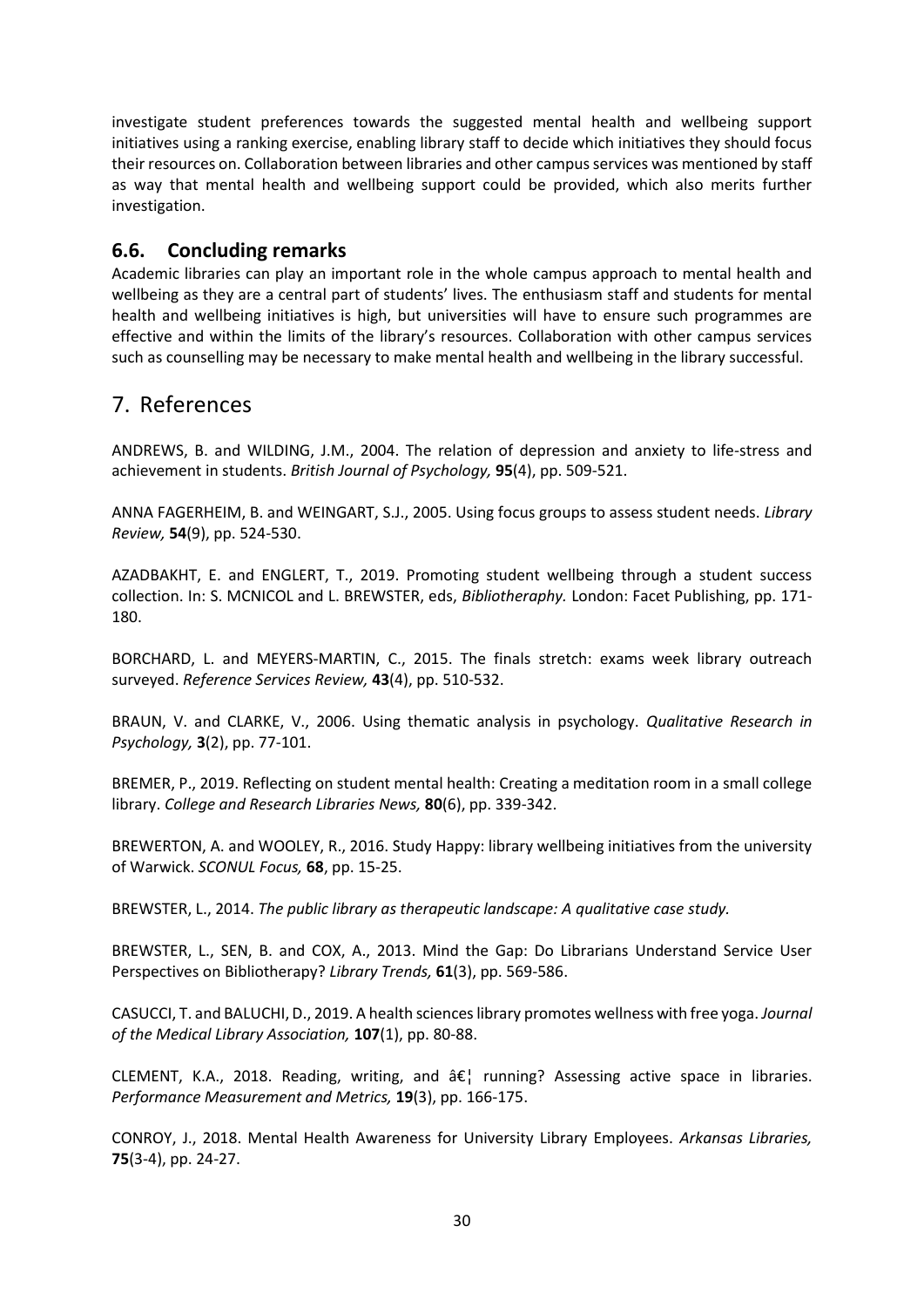CRESWELL, J.W., 2009a. Mixed Methods Procedures. *Research Design: Qualitative, Quantitative, and Mixed Methods Approaches.* 3rd edn. Thousand Oaks, CA: SAGE, pp. 203-227.

CRESWELL, J.W., 2009b. The Selection of a Researh Design. *Research Design: Qualitative, Quantitative and Mixed Methods Approaches.* 3rd edn. Thousand Oaks, CA.: SAGE, pp. 3-22.

CRESWELL, J.W. and PLANO CLARK, V.L., 2018. The Foundations of Mixed Methods Research. *Designing and Conducting Mixed Methods Research.* 3rd edn. Thousand Oaks, CA: SAGE, pp. 21-50.

DAVIDSON, L., STAYNER, D.A., NICKOU, C., STYRON, T.H., ROWE, M. and CHINMAN, M.L., 2001. "Simply to be let in": Inclusion as a basis for recovery. *Psychiatric rehabilitation journal,* **24**(4), pp. 375-388. DEMAS, S., 2005. From the Ashes of Alexandria: What's Happening in the College Library. *Library as Place: Rethinking Roles, Rethinking Space.* Washington D.C: Council on Library and Information Resources, pp. 25-40.

ENNIS, L., 2018. University library introduces bibliotherapy for student wellbeing. *Incite,* **39**(7/8).

FIDEL, R., 2008. *Are we there yet?: Mixed methods research in library and information science.* 

FORREST, M.E.S., 1998. Recent developments in reading therapy: a review of the literature. *Health libraries review,* **15**(3), pp. 157-164.

GRANT, A., 2002. **Identifying students' concerns: taking a whole institutional approach.** . In: N. STANLEY and J. MANTHORPE, eds, *Students' Mental Health Needs.* London: Jessica Kingsley, pp. 83- 105.

GUARNERI, J.A., OBERLEITNER, D.E. and CONNOLLY, S., 2019. Perceived Stigma and Self-Stigma in College Students: A Literature Review and Implications for Practice and Research. *Basic and Applied Social Psychology,* **41**(1), pp. 48-62.

GULLIVER, A., FARRER, L., BENNETT, K., ALI, K., HELLSING, A., KATRUSS, N. and GRIFFITHS, K.M., 2018. University staff experiences of students with mental health problems and their perceptions of staff training needs. *Journal of Mental Health,* **27**(3), pp. 247-256.

HARTREY, L., DENIEFFE, S. and WELLS, J.S.G., 2017. *A systematic review of barriers and supports to the participation of students with mental health difficulties in higher education.*  INSTITUTE FOR PUBLIC POLICY RESEARCH, 2017. *Not by Degrees.* IPPR.

JALONGO, M.R. and MCDEVITT, T., 2015. Therapy Dogs in Academic Libraries: A Way to Foster Student Engagement and Mitigate Self-Reported Stress during Finals. *Public Services Quarterly,* **11**(4), pp. 254- 269.

LANNON, A. and HARRISON, P., 2015. Take a Paws: Fostering Student Wellness with a Therapy Dog Program at Your University Library. *Public Services Quarterly,* **11**(1), pp. 13-22.

MARTIN, J.M., 2010. Stigma and student mental health in higher education. *Higher Education Research & Development,* **29**(3), pp. 259-274.

MASLOWSKI AMY K., LACAILLE RICK A., LACAILLE LARA J., REICH CATHERINE M. and JILL, K., 2019. Effectiveness of Mental Health First Aid: a meta-analysis. *Mental Health Review Journal,* **24**(4), pp. 245-261.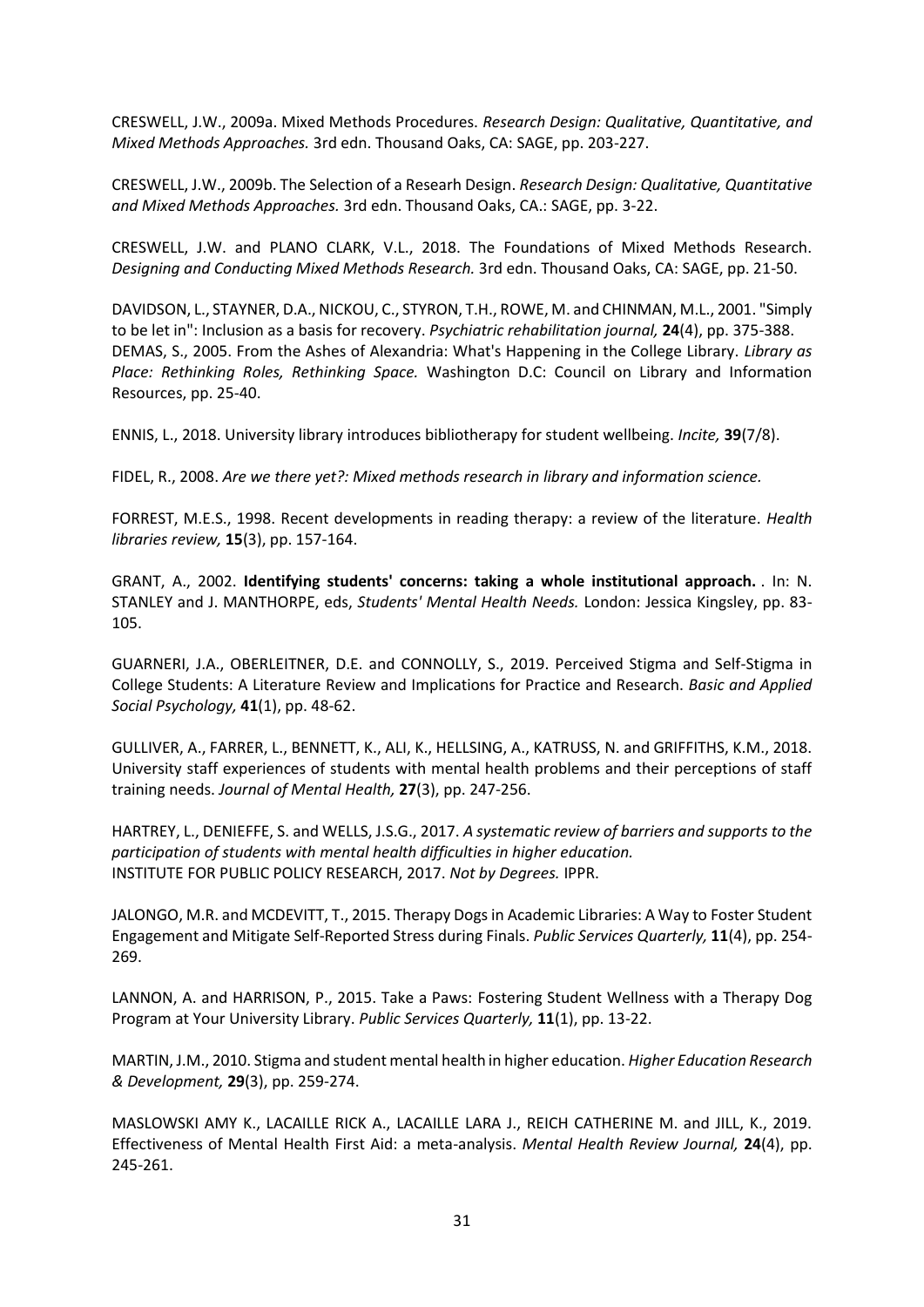MASSEY, J., BROOKS, M. and BURROW, J., 2014. Evaluating the Effectiveness of Mental Health First Aid Training Among Student Affairs Staff at a Canadian University. *Journal of Student Affairs Research and Practice,* **51**(3), pp. 323-336.

MAYOH, J. and ONWUEGBUZIE, A.J., 2015. Toward a Conceptualization of Mixed Methods Phenomenological Research. *Journal of Mixed Methods Research,* **9**(1), pp. 91-107.

MCNICOL, S. and BREWSTER, L., 2018. Introduction. *Bibliotherapy.* London: Facet Publishing, pp. XII-XVII.

MENTAL HEALTH FIRST AID ENGLAND, 2020-last update, Mental Health First Aid - Higher Education. Available:<https://mhfaengland.org/individuals/higher-education/> [04 April, 2020].

MORGAN, D., 1998. *Planning Focus Groups; pages 43-54.* Thousand Oaks; Thousand Oaks, California: SAGE Publications, Inc.

PHIPPEN, M., 1995. The 1993/4 Survey of Counselling Services in Further and Higher Education. *Association for Student Counselling Newsletter,* **November**, pp. 25-36.

QUERSTRET, D., 2019. Collaborating with Students to Support Student Mental Health and Well-being. In: S.E.A. LYGO-BAKER, ed, *Engaging Student Voices in Higher Education.* Cham, Switzerland: Palgrave Macmillan, pp. 191-207.

RAMSEY, E. and AAGARD, M.C., 2018. Academic libraries as active contributors to student wellness. *College & Undergraduate Libraries,* **25**(4), pp. 328-334.

REYNOLDS, J.A. and RABSCHUTZ, L., 2011. Studying for Exams Just Got More Relaxing-Animal-Assisted Activities at the University of Connecticut Library. *College and Undergraduate Libraries,* **18**(4), pp. 359- 367.

ROBISON, M. and MUSZKIEWICZ, R., 2018. Whiteboards, Blanket Forts, and Autonomy: Using Self-Determination Theory to Improve Library De-Stress Programming. *Public Services Quarterly,* **14**(4), pp. 309-328.

SALZER, M.S., 2012. A comparative study of campus experiences of college students with mental illnesses versus a general college sample. *Journal of American College Health,* **60**(1), pp. 1-7.

SAUNDERS, M.N., LEWIS, P. and THORNHILL, A., 2015. Selecting Samples. *Research Methods for Business Students.* 7th edn. Harlow, United Kingdom: Pearson Education Limited, pp. 272-315. SMITH, C., 2019. Exam Plus: A collaborative approach to promoting well-being at Keele. *ALISS Quarterly,* **14**(2), pp. 3-7.

STEWART, D.W., SHAMDASANI, P.N. and ROOK, D.W., 2007. Focus Groupps and the Research Toolbox. In: D.W. STEWART, P.N. SHAMDASANI and D.W. ROOK, eds, *Focus Groups:Theory and Practice.* 2nd edn. Thousand Oaks, CA.: Sage, pp. 37-51.

TEDDLIE, C. and TASKAKKORI, A., 2002. Major Issues and Controversies in the Use of Mixed Methods in the Social and Behavioural Sciences. In: A. TASKAKKORI and C. TEDDLIE, eds, *Handbook of Mixed Methods Research in Social and Behavioural Research.* Thousand Oaks, CA.: Sage, pp. 3-50.